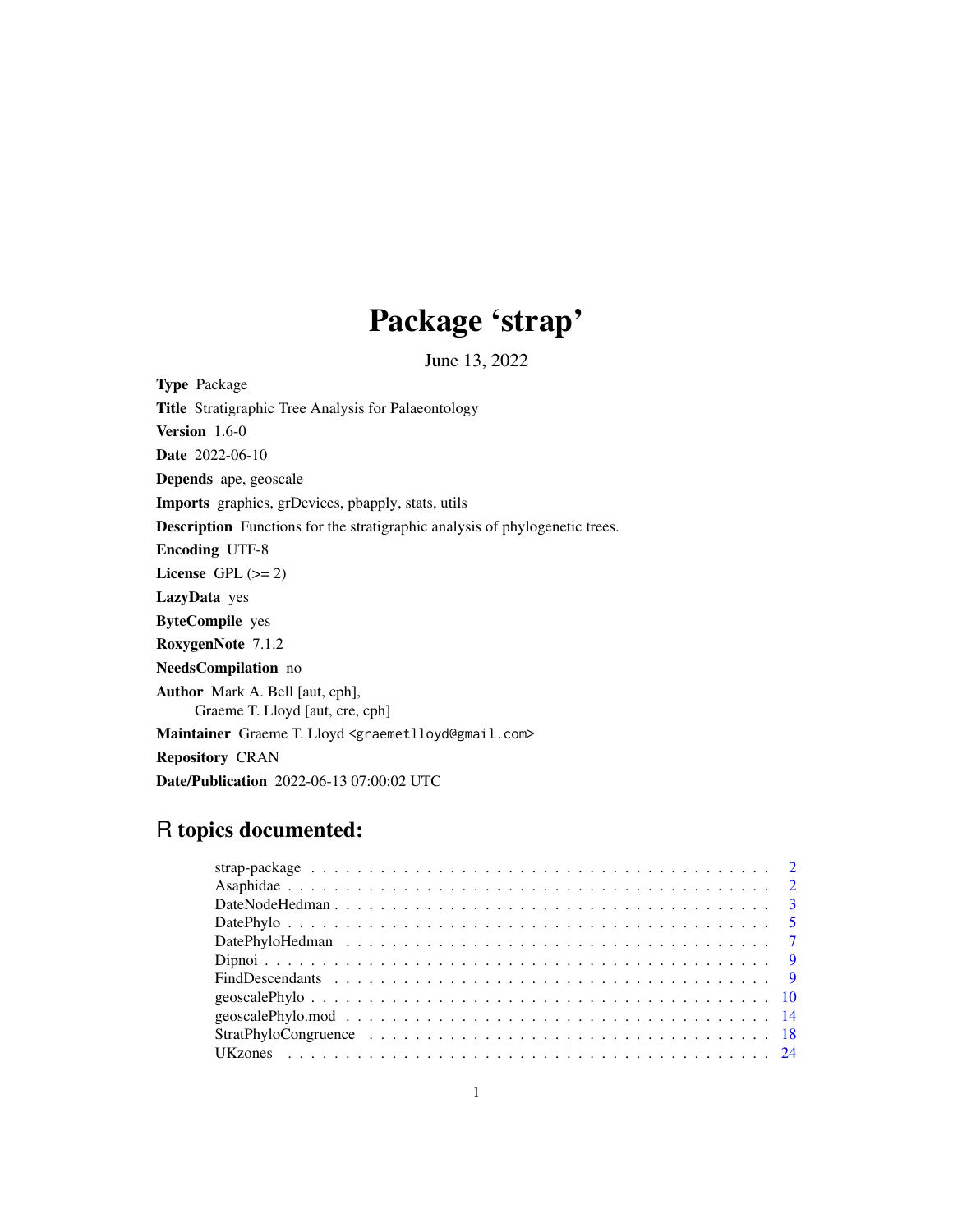#### <span id="page-1-0"></span>**Index** [25](#page-24-0)

#### Description

A series of functions for stratigraphic analysis of phylogenetic trees.

#### Author(s)

Graeme T. Lloyd <graemetlloyd@gmail.com»

#### References

Bell, M. A. and Lloyd, G. T., 2015. strap: an R package for plotting phylogenies against stratigraphy and assessing their stratigraphic congruence. *Palaeontology*, 58, 379-389.

# Examples

```
# Calculate stratigraphic fit measures treating ages as ranges:
fit.to.strat.1 <- StratPhyloCongruence(trees = Dipnoi$tree,
 ages = Dipnoi$ages, rlen = 0, method = "basic", samp.perm=5,
 rand.perm = 5, hard = TRUE, randomly.sample.ages = FALSE,
 fix.topology = FALSE, fix.outgroup = TRUE,
 outgroup.taxon = "Psarolepis_romeri")
# Show just the output for the input tree(s)
fit.to.strat.1$input.tree.results
```
Asaphidae *Phylogeny and age data for the Asaphidae*

### **Description**

Phylogeny (162 most parsimonious trees) and age data for Asaphidae genera (Trilobita, Asaphida) taken from Bell and Braddy (2012).

#### Format

A list containing 162 trees (\$tree) and a matrix of first and last appearances (\$ages).

#### References

Bell, M. A. and Braddy, S. J., 2012, Cope's rule in the Ordovician trilobite Family Asaphidae (Order Asaphida): patterns across multiple most parsimonious trees: *Historical Biology*, 24, 223-230.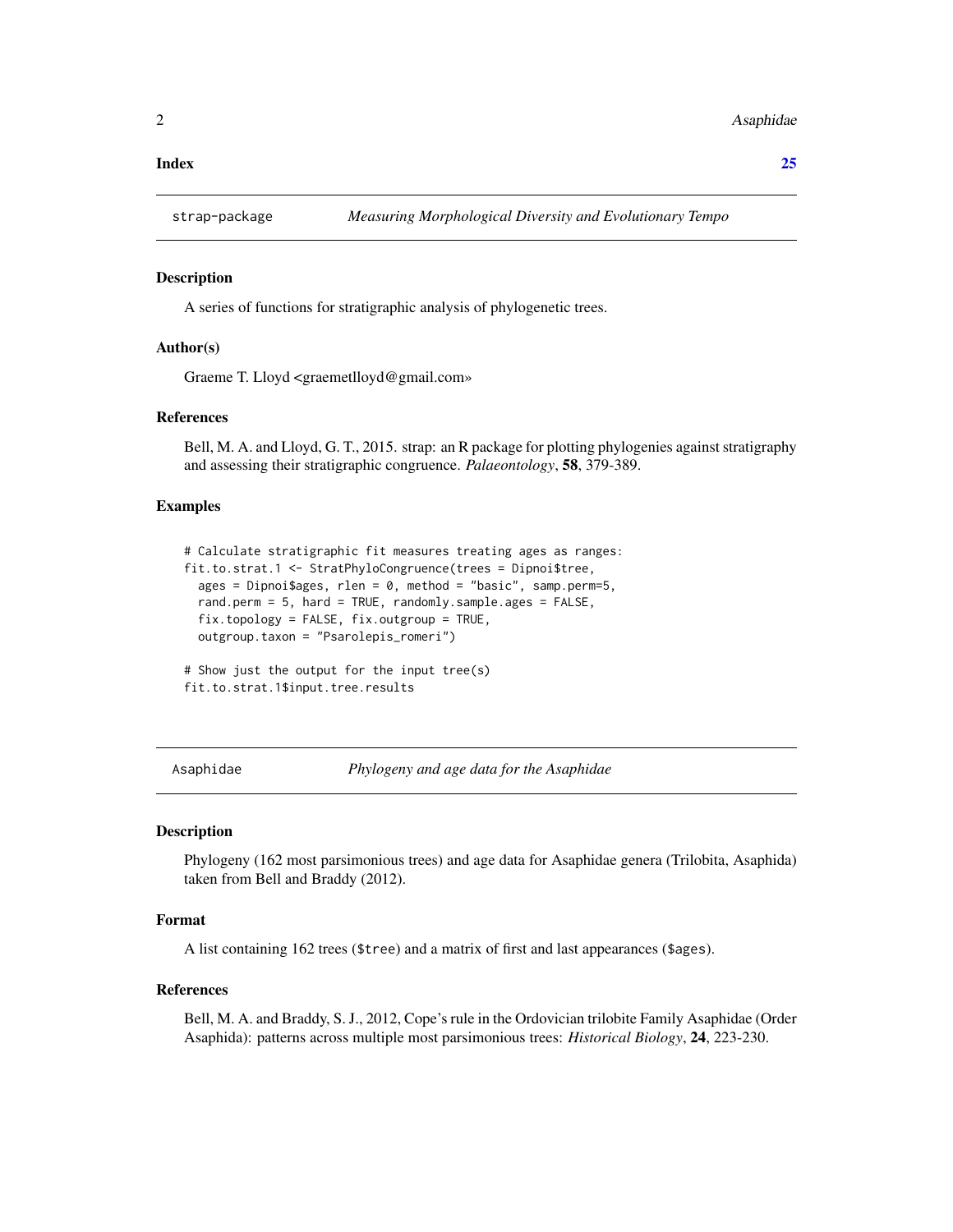<span id="page-2-0"></span>

#### Description

Calculates branch lengths for a topology given a tree and age data for the tips.

#### Usage

DateNodeHedman(tnodes, t0, resolution)

#### Arguments

| tnodes     | The sequence of outgroup ages to the target node.                              |
|------------|--------------------------------------------------------------------------------|
| t0         | The arbitrary lower stratigraphic bound.                                       |
| resolution | The number of steps to take between the FAD and the lower stratigraphic bound. |

#### Details

The basic method (Norell 1992; Smith 1994) of dating a phylogenetic tree of fossil occurrences in palaeontology has been to make each internal node the age of its oldest descendant. In practical terms this means at least half or the branches in a fully bifurcating tree will have a duration of zero million years, as a hypothetical ancestor and its immediate descendant will have the same age, creaing a major problem for a variety of rate-based approaches where bracnh duration is the denominator.

Early solutions to this problem relied on adding some arbitrary value to each branch in order to enforce non-zero durations. However, more recently Ruta et al. (2006) argued for an approach that first dated the tree using the basic approach then, working from tip-to-root, whenever a zero duration branch was encountered it was assigned a share of the time available from the first directly ancestral branch of positive length. The size of this share is decided by some measure of evolutionary change along that branch. Ruta et al. (2006) used patristic dissimilarity (Wagner 1997), but conceivably any measure could be used. This approach was modified slightly by Brusatte et al. (2008), who preferred equal sharing. This has a couple of benefits over Ruta et al. (2006). Firstly, it avoids zero-length branches entirely - these could still happen with the Ruta et al. 2006 approach, as if no change occurs along a branch it gets zero share of any time. Secondly, it opens up the dating approach to trees without meaningful branch lengths, such as supertrees.

An undiscussed problem with the Ruta et al. (2006), and by extension the Brusatte et al. (2008) approach, concerns the inevitable zero-length branch at the base of the tree that has no preceding ancestral branch with which to share time. Here the obvious practical solution to this problem is implemented - to allow the user to pick a root length that the lowest branch(es) of the tree can share time with (Lloyd et al. 2012). Although selection of this value is potentially arbitrary, in most cases it will only effect a very small number of branches (potentially only a single branch). A recommended method for choosing root length is to use the difference between the oldest taxon in the tree and the age of the first outgroup to the tree that is older (ensuring a positive value).

Note that all three methods implemented here are effectively minimal approaches, in that they assume as little missing or unsampled history as possible. This is because they have their roots in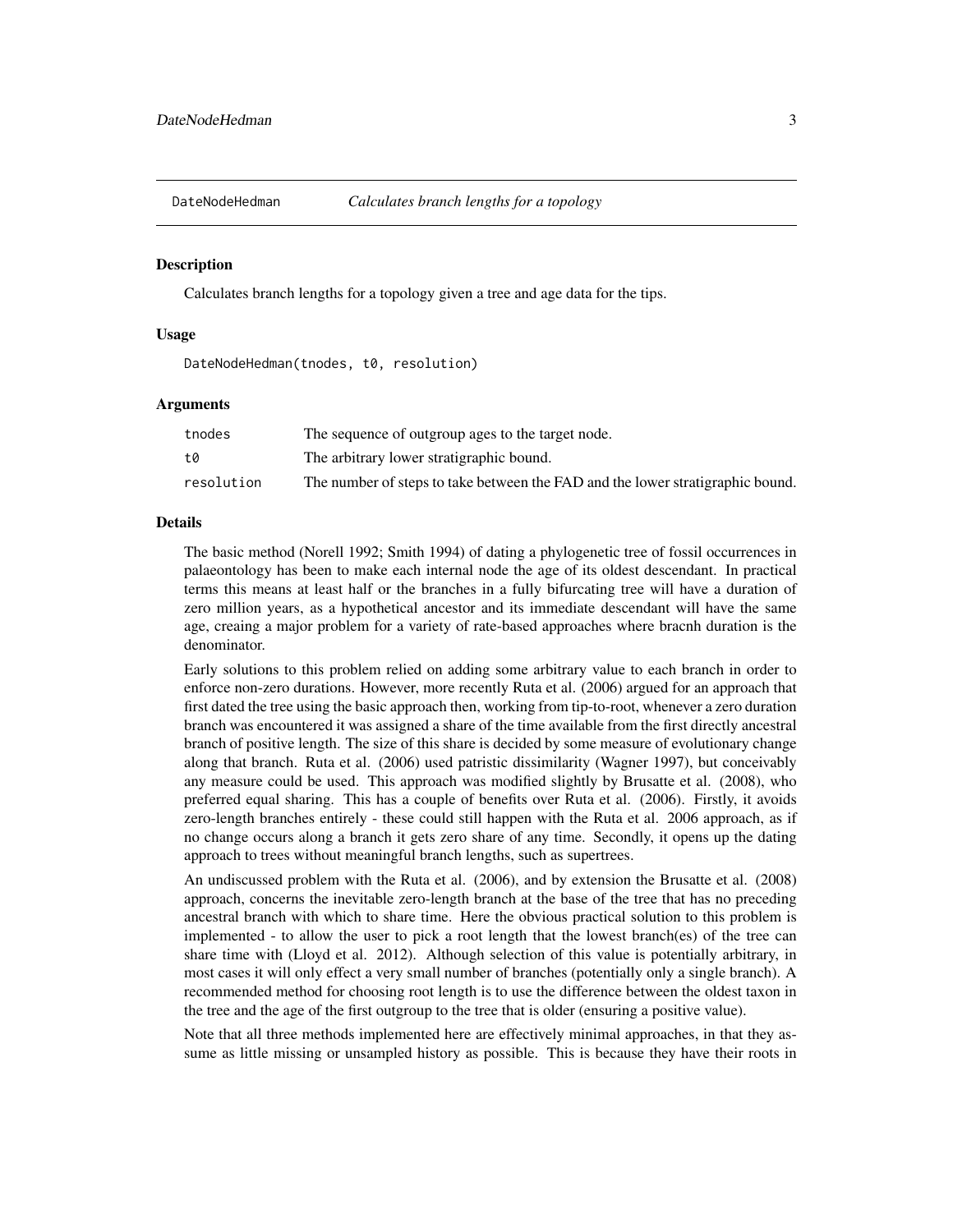maximum parsimony as an optimality criterion. Consequently the user should be aware that this function will likely return trees with relatively very short internal branch lengths, which may be a source of bias in subsequent analyses.

These approaches (with the exception of the Ruta method) are also implemented, along with others, in the timePaleoPhy function of the paleotree package.

### Value

A phylo object with branch lengths scaled to time and the root age stored as \$root.time.

#### Author(s)

Matt Friedman <mfriedm@umich.edu> and Graeme T. Lloyd <graemetlloyd@gmail.com>

#### References

Brusatte, S. L., Benton, M. J., Ruta, M. and Lloyd, G. T., 2008. Superiority, competition, and opportunism in the evolutionary radiation of dinosaurs. Science, 321, 1485-1488. Lloyd, G. T., Wang, S. C. and Brusatte, S. L., 2012. Identifying heterogeneity in rates of morphological evolution: discrete character change in the evolution of lungfish (Sarcopterygii; Dipnoi). Evolution, 66, 330-348. Norell, M. A., 1992. Taxic origin and temporal diversity: the effect of phylogeny. In: Extinction and Phylogeny, Novacek, M. J. and Wheeler, Q. D. (eds.). Columbia University Press, New York, p89-118. Ruta, M., Wagner, P. J. and Coates, M. I., 2006. Evolutionary patterns in early tetrapods. I. Rapid initial diversification followed by decrease in rates of character change. Proceedings of the Royal Society B, 273, 2107-2111. Smith, A. B., 1994. Systematics and the Fossil Record. Blackwell Scientific, London, 223pp. Wagner, P. J., 1997. Patterns of morphologic diversification among the Rostroconchia. Paleobiology, 23, 115-15

#### See Also

cal3 in paleotree package

#### Examples

# Time-scale the lungfish tree using the "equal" method and a root length of 1 Ma: time.tree <- DatePhylo(Dipnoi\$tree, Dipnoi\$ages, method = "equal", rlen = 1)

# Plot the tree with new branch lengths:  $plot(time.tree, cex = 0.5)$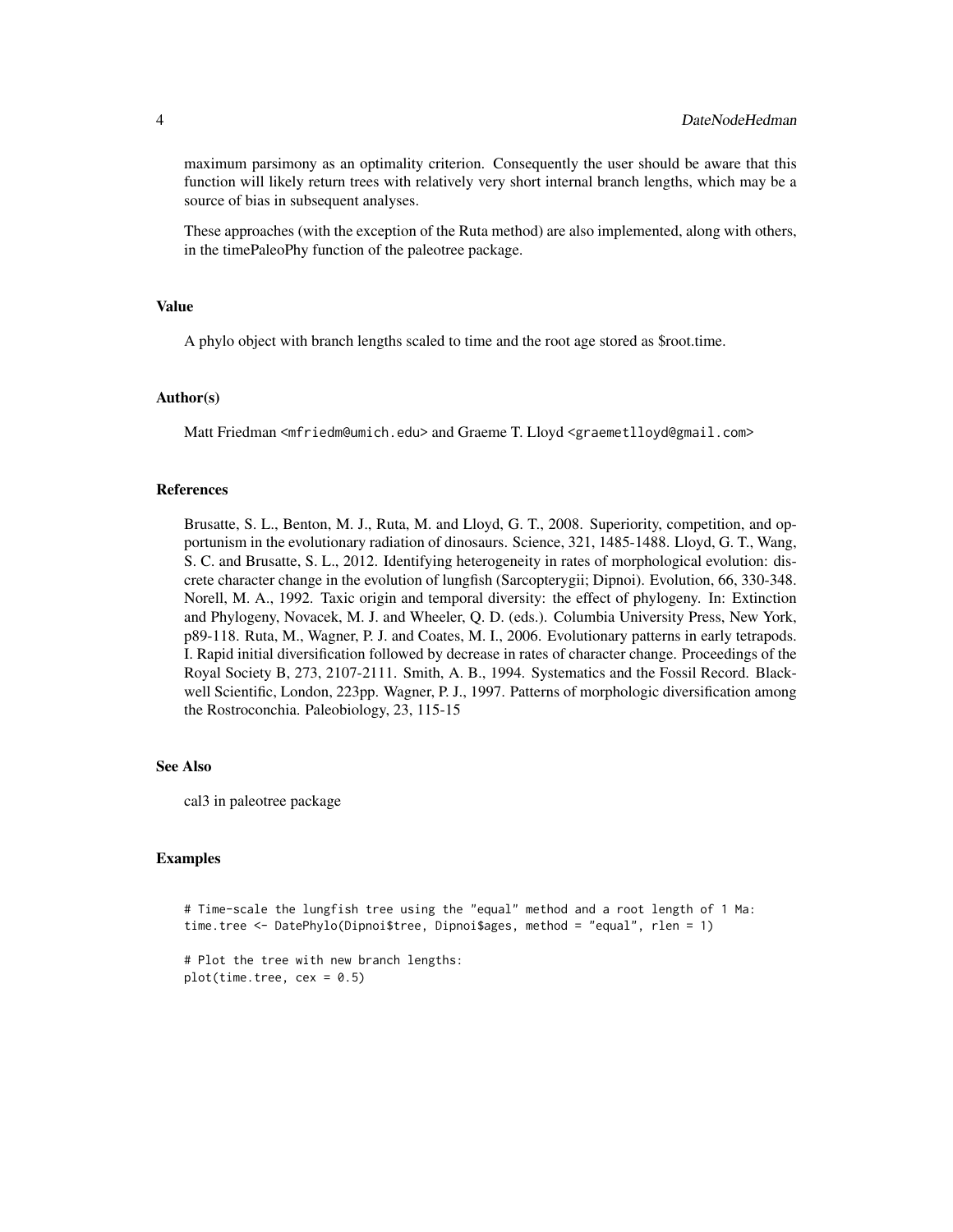<span id="page-4-1"></span><span id="page-4-0"></span>

#### **Description**

Calculates branch lengths for a topology given a tree and age data for the tips.

#### Usage

DatePhylo(tree, ages, rlen = 0, method = "basic", add.terminal = FALSE)

#### Arguments

| tree         | Tree as a phylo object.                                                                                                                                                                                                                                                         |
|--------------|---------------------------------------------------------------------------------------------------------------------------------------------------------------------------------------------------------------------------------------------------------------------------------|
| ages         | A two-column matrix of taxa (rows) against First and Last Appearance Datums<br>(FADs and LADs). Note that rownames should be the taxon names exactly as<br>they appear in tree\$tip.label and colnames should be "FAD" and "LAD". All<br>ages should be in time before present. |
| rlen         | Root length. This must be greater than zero if using a method other than basic.                                                                                                                                                                                                 |
| method       | The dating method used. Either basic (Norell 1992; Smith 1994), ruta (Ruta et<br>al. 2006; requires input tree to have branch lengths) or equal (Brusatte et al.<br>2008).                                                                                                      |
| add.terminal | An optional to add the range of a taxon (FAD minus LAD) to terminal branch<br>lengths.                                                                                                                                                                                          |

#### Details

The basic method (Norell 1992; Smith 1994) of dating a phylogenetic tree of fossil occurrences in palaeontology has been to make each internal node the age of its oldest descendant. In practical terms this means at least half or the branches in a fully bifurcating tree will have a duration of zero million years, as a hypothetical ancestor and its immediate descendant will have the same age, creaing a major problem for a variety of rate-based approaches that use branch durations as a divisor.

Early solutions to this problem relied on adding some arbitrary value to each branch in order to enforce non-zero durations. However, more recently Ruta et al. (2006) argued for an approach that first dated the tree using the basic approach then, working from tip-to-root, whenever a zero duration branch was encountered it was assigned a share of the time available from the first directly ancestral branch of positive length. The size of this share is decided by some measure of evolutionary change along that branch. Ruta et al. (2006) used patristic dissimilarity (Wagner 1997), but conceivably any measure could be used. This approach was modified slightly by Brusatte et al. (2008), who preferred equal sharing. This has a couple of benefits over Ruta et al. (2006). Firstly, it avoids zero-length branches entirely - these could still happen with the Ruta et al. 2006 approach, as if no change occurs along a branch it gets zero share of any time. Secondly, it opens up the dating approach to trees without meaningful branch lengths, such as supertrees.

An undiscussed problem with the Ruta et al. (2006), and by extension the Brusatte et al. (2008) approach, concerns the inevitable zero-length branch at the base of the tree that has no preceding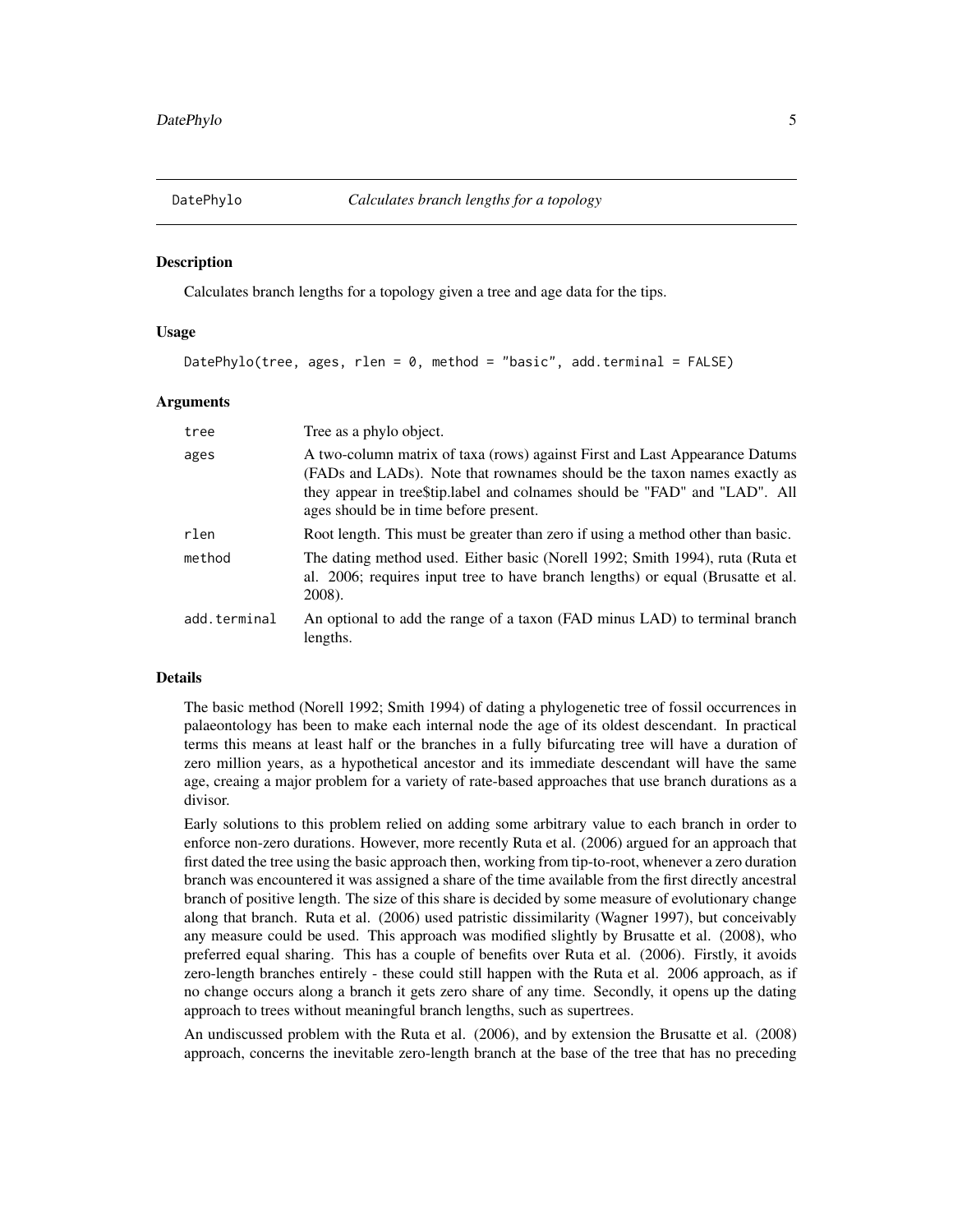ancestral branch with which to share time. Here the obvious practical solution to this problem is implemented - to allow the user to pick a root length that the lowest branch(es) of the tree can share time with (Lloyd et al. 2012). Although selection of this value is potentially arbitrary, in most cases it will only effect a very small number of branches (potentially only a single branch). A recommended method for choosing root length is to use the difference between the oldest taxon in the tree and the age of the first outgroup to the tree that is older (ensuring a positive value).

Note that all three methods implemented here are effectively minimal approaches, in that they assume as little missing or unsampled history as possible. This is because they have their roots in maximum parsimony as an optimality criterion. Consequently the user should be aware that this function will likely return trees with relatively very short internal branch lengths, which may be a source of bias in subsequent analyses.

These approaches (with the exception of the Ruta method) are also implemented, along with others, in the timePaleoPhy function of the paleotree package.

#### Value

A phylo object with branch lengths scaled to time and the root age stored as \$root.time.

#### Author(s)

Graeme T. Lloyd <graemetlloyd@gmail.com>

#### References

Brusatte, S. L., Benton, M. J., Ruta, M. and Lloyd, G. T., 2008. Superiority, competition, and opportunism in the evolutionary radiation of dinosaurs. Science, 321, 1485-1488. Lloyd, G. T., Wang, S. C. and Brusatte, S. L., 2012. Identifying heterogeneity in rates of morphological evolution: discrete character change in the evolution of lungfish (Sarcopterygii; Dipnoi). Evolution, 66, 330-348. Norell, M. A., 1992. Taxic origin and temporal diversity: the effect of phylogeny. In: Extinction and Phylogeny, Novacek, M. J. and Wheeler, Q. D. (eds.). Columbia University Press, New York, p89-118. Ruta, M., Wagner, P. J. and Coates, M. I., 2006. Evolutionary patterns in early tetrapods. I. Rapid initial diversification followed by decrease in rates of character change. Proceedings of the Royal Society B, 273, 2107-2111. Smith, A. B., 1994. Systematics and the Fossil Record. Blackwell Scientific, London, 223pp. Wagner, P. J., 1997. Patterns of morphologic diversification among the Rostroconchia. Paleobiology, 23, 115-15

#### See Also

timePaleoPhy in paleotree package

#### Examples

# Time-scale the lungfish tree using the "equal" method and a root length of 1 Ma: time.tree <- DatePhylo(Dipnoi\$tree, Dipnoi\$ages, method = "equal", rlen = 1)

# Plot the tree with new branch lengths:  $plot(time-tree, cex = 0.5)$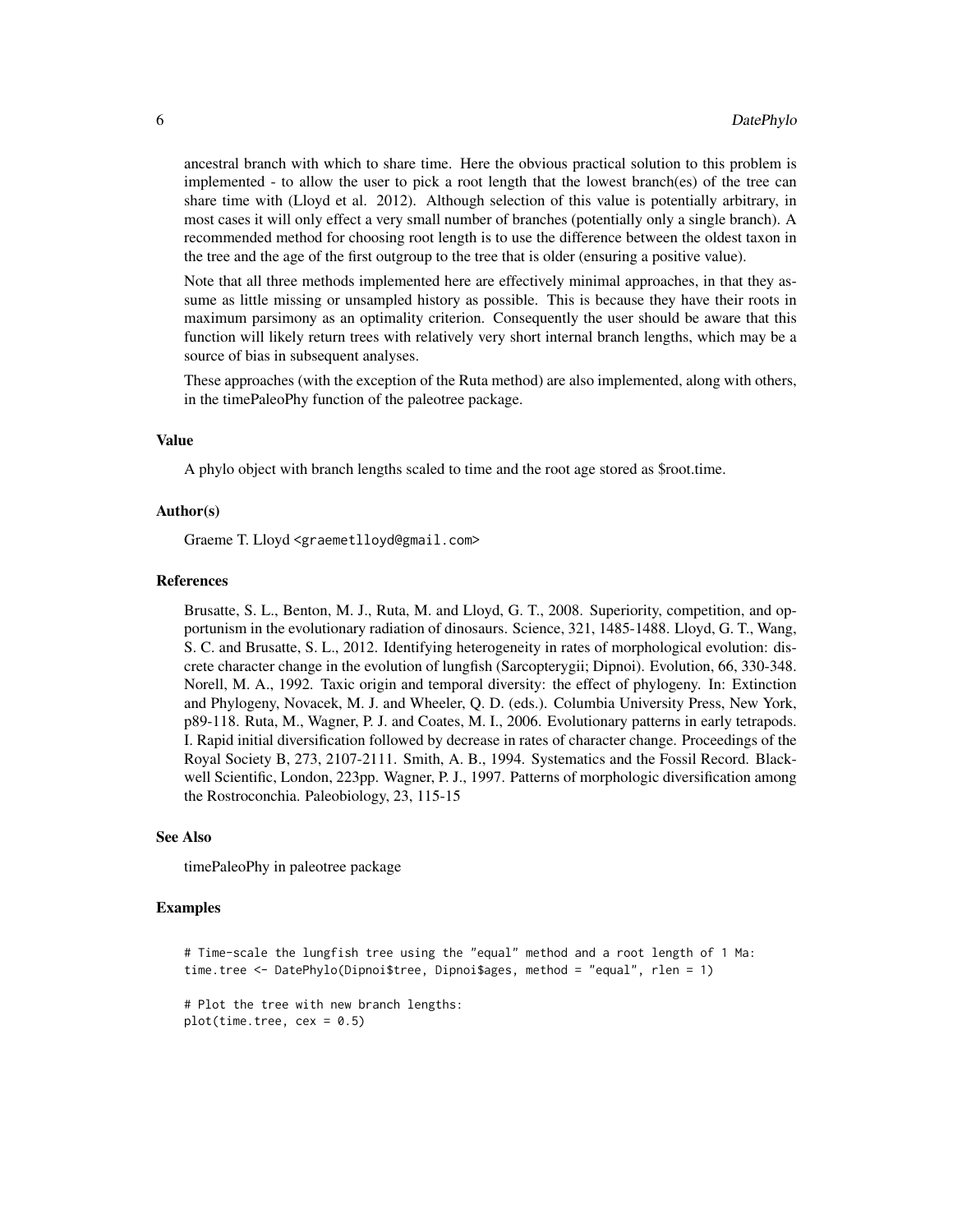<span id="page-6-0"></span>

#### Description

Calculates branch lengths for a topology given a tree and age data for the tips.

#### Usage

```
DatePhyloHedman(
  tree,
  tip.ages,
  outgroup.ages,
  t0,
  resolution = 1000,
  conservative = TRUE
)
```
#### Arguments

| tree          | A phylo object representing the tree the user wishes to time-scale.                                                                           |
|---------------|-----------------------------------------------------------------------------------------------------------------------------------------------|
| tip.ages      | The ages of the tips of the tree to use for time-scaling.                                                                                     |
| outgroup.ages | A vector of numeric values representing the ages of the outgroup taxa that fall<br>immediately outside of the root node.                      |
| t0            | The absolute maximum age allowable. This must be older than anything in<br>either tip.ages or outgroup.ages.                                  |
| resolution    | The number of ages to sample from the posterior distribution feach inferred<br>node age.                                                      |
| conservative  | A logical indicating whether or not to apply the conservatove approach of Lloyd<br>et al. (2016). TRUE is the default and recommended option. |

#### Details

The basic method (Norell 1992; Smith 1994) of dating a phylogenetic tree of fossil occurrences in palaeontology has been to make each internal node the age of its oldest descendant. In practical terms this means at least half or the branches in a fully bifurcating tree will have a duration of zero million years, as a hypothetical ancestor and its immediate descendant will have the same age, creaing a major problem for a variety of rate-based approaches that use branch durations as a divisor.

Early solutions to this problem relied on adding some arbitrary value to each branch in order to enforce non-zero durations. However, more recently Ruta et al. (2006) argued for an approach that first dated the tree using the basic approach then, working from tip-to-root, whenever a zero duration branch was encountered it was assigned a share of the time available from the first directly ancestral branch of positive length. The size of this share is decided by some measure of evolutionary change along that branch. Ruta et al. (2006) used patristic dissimilarity (Wagner 1997), but conceivably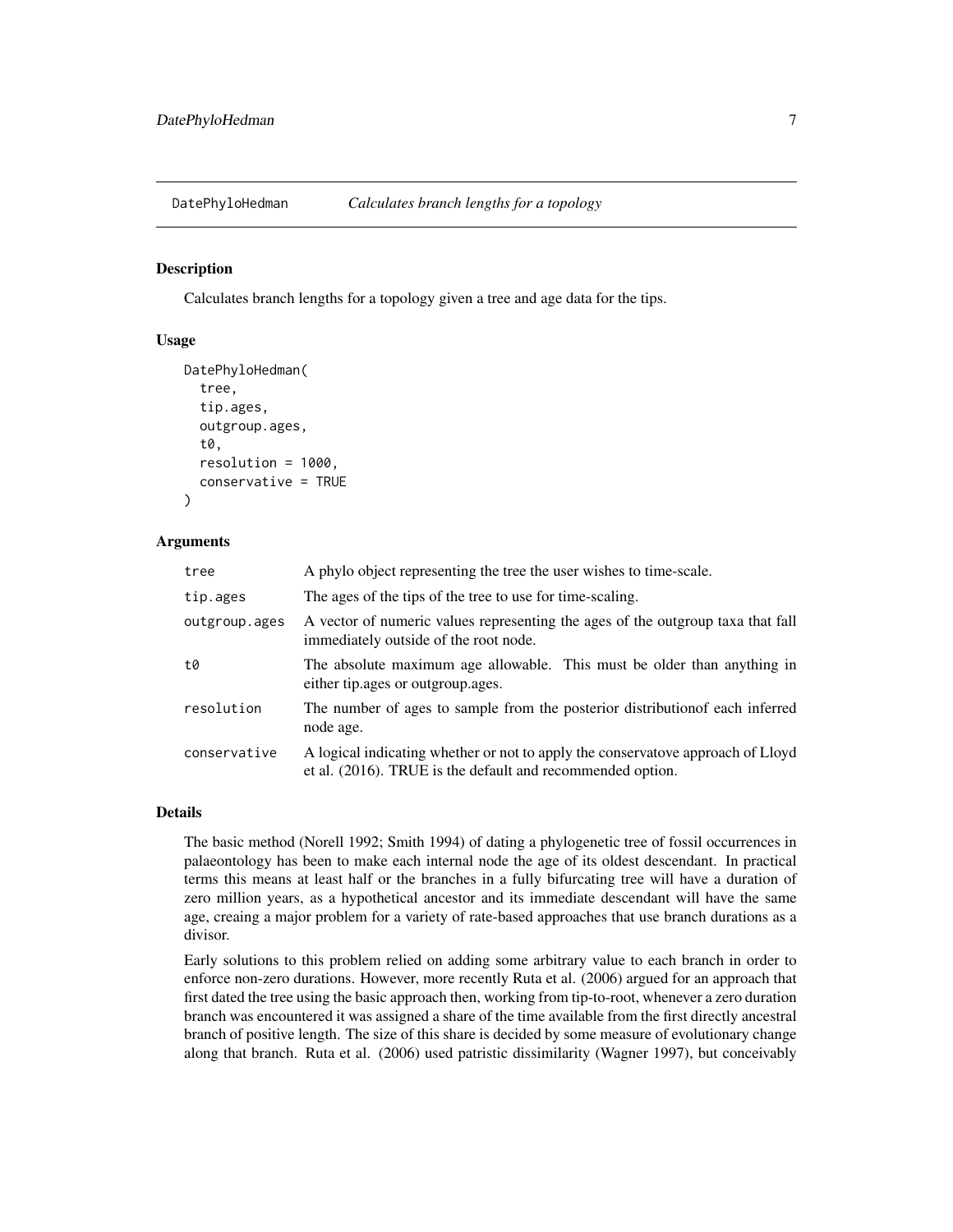any measure could be used. This approach was modified slightly by Brusatte et al. (2008), who preferred equal sharing. This has a couple of benefits over Ruta et al. (2006). Firstly, it avoids zero-length branches entirely - these could still happen with the Ruta et al. 2006 approach, as if no change occurs along a branch it gets zero share of any time. Secondly, it opens up the dating approach to trees without meaningful branch lengths, such as supertrees.

An undiscussed problem with the Ruta et al. (2006), and by extension the Brusatte et al. (2008) approach, concerns the inevitable zero-length branch at the base of the tree that has no preceding ancestral branch with which to share time. Here the obvious practical solution to this problem is implemented - to allow the user to pick a root length that the lowest branch(es) of the tree can share time with (Lloyd et al. 2012). Although selection of this value is potentially arbitrary, in most cases it will only effect a very small number of branches (potentially only a single branch). A recommended method for choosing root length is to use the difference between the oldest taxon in the tree and the age of the first outgroup to the tree that is older (ensuring a positive value).

Note that all three methods implemented here are effectively minimal approaches, in that they assume as little missing or unsampled history as possible. This is because they have their roots in maximum parsimony as an optimality criterion. Consequently the user should be aware that this function will likely return trees with relatively very short internal branch lengths, which may be a source of bias in subsequent analyses.

These approaches (with the exception of the Ruta method) are also implemented, along with others, in the timePaleoPhy function of the paleotree package.

#### Value

A phylo object with branch lengths scaled to time and the root age stored as \$root.time.

#### Author(s)

Graeme T. Lloyd <graemetlloyd@gmail.com>

#### References

Brusatte, S. L., Benton, M. J., Ruta, M. and Lloyd, G. T., 2008. Superiority, competition, and opportunism in the evolutionary radiation of dinosaurs. Science, 321, 1485-1488. Lloyd, G. T., Wang, S. C. and Brusatte, S. L., 2012. Identifying heterogeneity in rates of morphological evolution: discrete character change in the evolution of lungfish (Sarcopterygii; Dipnoi). Evolution, 66, 330-348. Norell, M. A., 1992. Taxic origin and temporal diversity: the effect of phylogeny. In: Extinction and Phylogeny, Novacek, M. J. and Wheeler, Q. D. (eds.). Columbia University Press, New York, p89-118. Ruta, M., Wagner, P. J. and Coates, M. I., 2006. Evolutionary patterns in early tetrapods. I. Rapid initial diversification followed by decrease in rates of character change. Proceedings of the Royal Society B, 273, 2107-2111. Smith, A. B., 1994. Systematics and the Fossil Record. Blackwell Scientific, London, 223pp. Wagner, P. J., 1997. Patterns of morphologic diversification among the Rostroconchia. Paleobiology, 23, 115-15

#### See Also

timePaleoPhy in paleotree package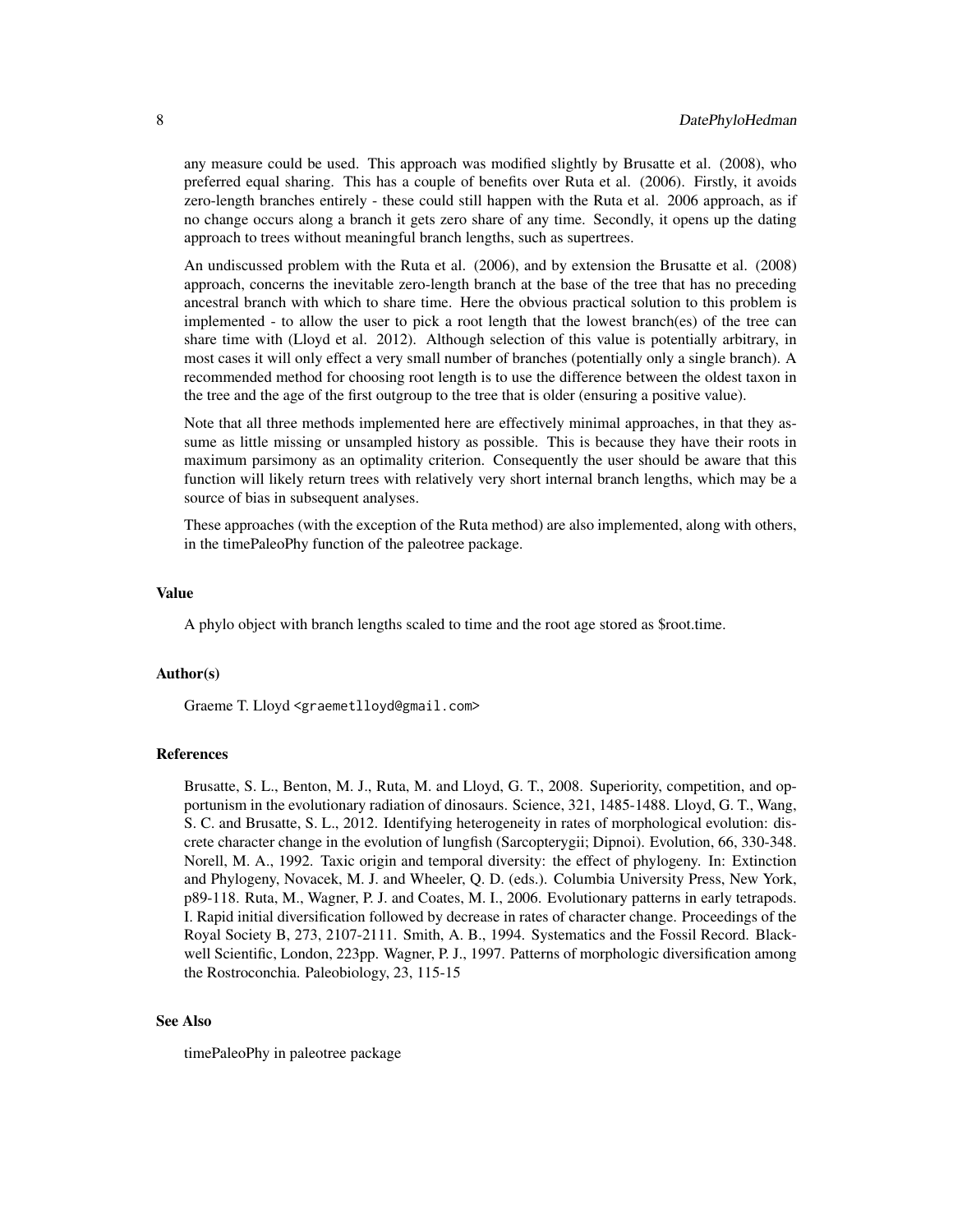#### <span id="page-8-0"></span>Dipnoi 9

#### Examples

```
# Time-scale the lungfish tree using the "equal" method and a root length of 1 Ma:
time.tree <- DatePhylo(Dipnoi$tree, Dipnoi$ages, method = "equal", rlen = 1)
```

```
# Plot the tree with new branch lengths:
plot(time.tree, cex = 0.5)
```
Dipnoi *Phylogeny and age data for dipnoans (lungfish)*

# Description

Phylogeny (first most parsimonious tree) and age data for lungfish (Osteichthyes, Sarcopterygii, Dipnoi) taken from Lloyd et al. (2012).

#### Format

A list containing a tree (\$tree) and a matrix of first and last appearances (\$ages).

#### References

Lloyd, G. T., Wang, S. C. and Brusatte, S. L., 2012. Identifying heterogeneity in rates of morphological evolution: discrete character change in the evolution of lungfish (Sarcopterygii; Dipnoi). *Evolution*, 66, 330-348.

FindDescendants *Finds the tip numbers descending from a specific node in a phylo object*

#### Description

Finds the tip numbers descending from a specific node in a phylo object.

#### Usage

FindDescendants(n, tree)

#### Arguments

| n    | The node number.        |
|------|-------------------------|
| tree | Tree as a phylo object. |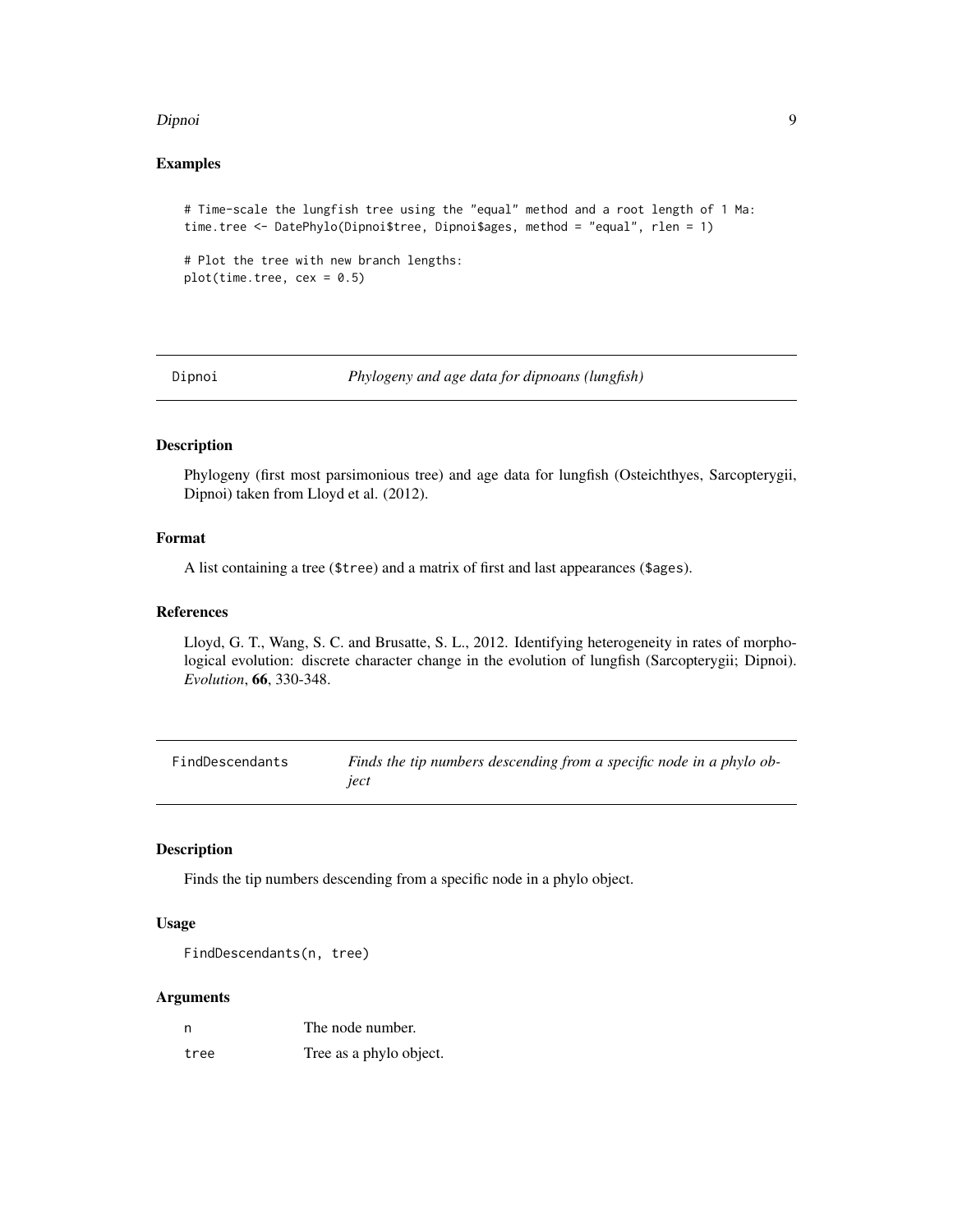<span id="page-9-0"></span>A simple way to get the tips descending from a given node in a phylogenetic tree.

#### Value

A vector of the descendant tip numbers.

#### Author(s)

Graeme T. Lloyd <graemetlloyd@gmail.com>

### Examples

```
# Find descendants of the root node in the lungfish tree:
FindDescendants(n = 87, tree = Dipnoi$tree)
```
geoscalePhylo *Plots a phylogeny against the geological time scale*

# Description

Plots a time-scaled phylogeny against the international geological time scale.

#### Usage

```
geoscalePhylo(
  tree,
  ages,
  direction = "rightwards",
  units = c("Period", "Epoch", "Age"),
  boxes = "Age",
  tick.scale = "myr",
 user.scale,
  cex.age = 0.3,cex.ts = 0.3,cex.tip = 0.3,
 width = 1,
  label.offset,
  ts.col = TRUE,vers = "ICS2013",
  x.lim,
  quat.rm = FALSE,
 erotate,
 arotate,
 urotate,
  ...
)
```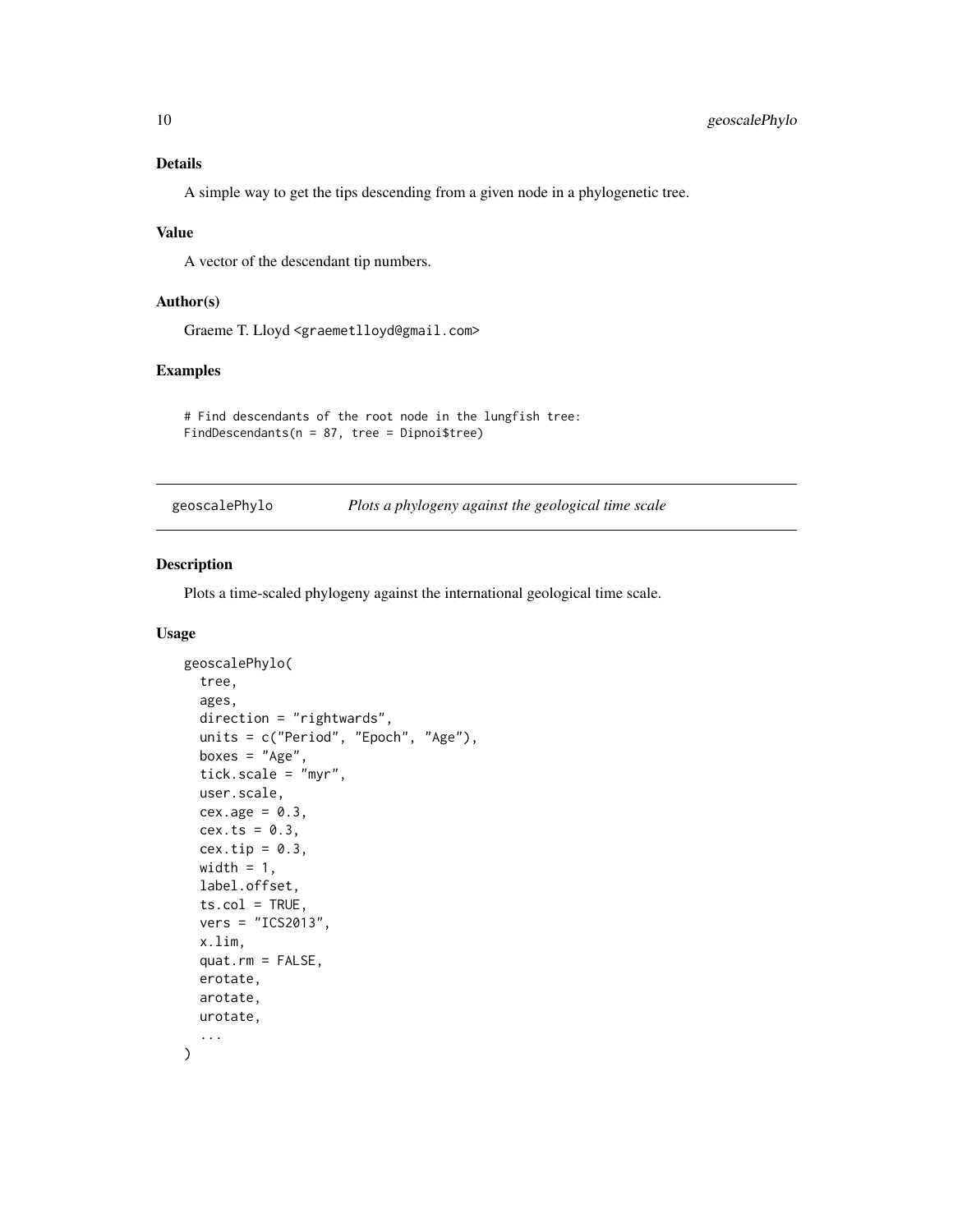# geoscalePhylo 11

# Arguments

| tree         | A tree as a phylo object.                                                                                                                                                                                                                                                          |
|--------------|------------------------------------------------------------------------------------------------------------------------------------------------------------------------------------------------------------------------------------------------------------------------------------|
| ages         | A dataset containing the first and last appearence datums, "FAD" and "LAD" re-<br>spectively, of all taxa in the phylogeny. See the object \$ages in utils::data(Dipnoi)<br>for an example.                                                                                        |
| direction    | The direction the tree is to be plotted in, options include "rightwards" and "up-<br>wards", see help(plot.phylo).                                                                                                                                                                 |
| units        | The temporal unit(s) to be included in the timescale, options include: "Eon",<br>"Era", "Period", "Epoch", "Age" and "User". The option "User" is required<br>when including a user-defined timescale. This also requires an object to be<br>assigned to user.scale (see Details). |
| boxes        | Option for including grey boxes at a certain temporal resolution, options are the<br>same as for units.                                                                                                                                                                            |
| tick.scale   | The resolution of the tick marks at the base of the timescale, the default is the<br>same as units. The resolution of the scale can also be chosen by specifiying a<br>value or removed entirely by using "no".                                                                    |
| user.scale   | The data object to be used when including a user-defined time scale, requires the<br>option "User" to be included in units. See utils::data(UKzones) as an example<br>of the required data format.                                                                                 |
| cex.age      | Size of the text on the scale bar.                                                                                                                                                                                                                                                 |
| cex.ts       | Size of the text on the geological time scale.                                                                                                                                                                                                                                     |
| cex.tip      | Size of the tip labels on the phylogeny                                                                                                                                                                                                                                            |
| width        | Width of the edges of the phylogeny.                                                                                                                                                                                                                                               |
| label.offset | A value for the distance between the nodes and tip labels, see help(plot.phylo).                                                                                                                                                                                                   |
| ts.col       | Option for using standard ICS colours on the time scale.                                                                                                                                                                                                                           |
| vers         | The version of the geological time scale to use. Options include: "ICS2013",<br>"ICS2012", "ICS2010", "ICS2009" or "ICS2008".                                                                                                                                                      |
| x.lim        | A two item statement for the geological range, in millions of years, of the plot<br>i.e. $(0.65)$ . If only one value is used it will be used as the upper limit, see<br>help(plot.phylo).                                                                                         |
| quat.rm      | Option to remove the names from Quaternary time bins, useful when plotting<br>clades with long durations that range through to the recent.                                                                                                                                         |
| erotate      | A numerical value for the rotation for the Epoch/Series temporal units, default<br>values are 0 when direction $=$ "upwards" and 90 when direction $=$ "rightwards".                                                                                                               |
| arotate      | A numerical value for the rotation for the Age/Stage temporal units, default<br>values are 0 when direction $=$ "upwards" and 90 when direction $=$ "rightwards".                                                                                                                  |
| urotate      | A numerical value for the rotation for the User temporal units, default values are<br>0 when direction = "upwards" and 90 when direction = "rightwards".                                                                                                                           |
| $\cdots$     | All other arguments passed to plot.phylo                                                                                                                                                                                                                                           |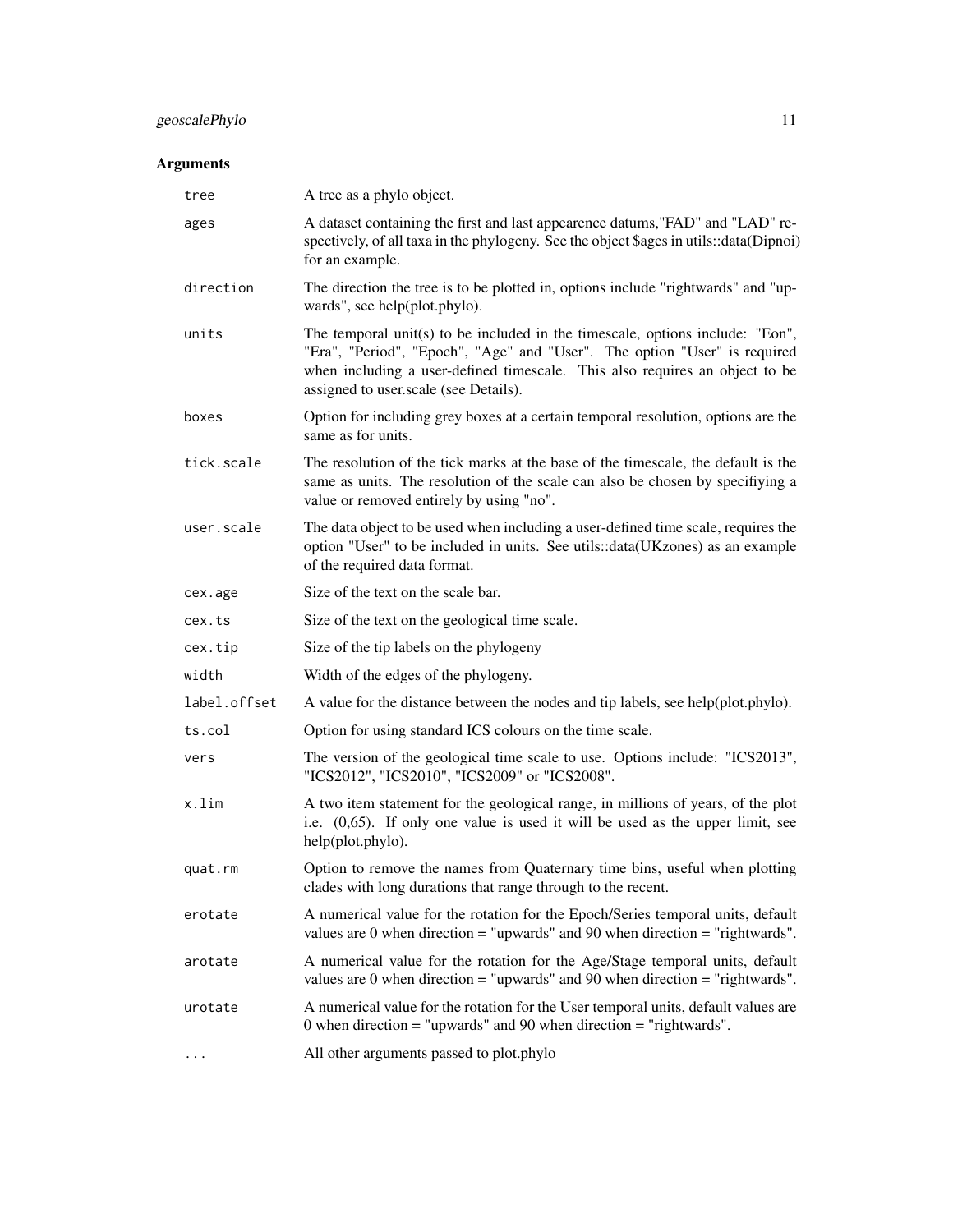### Details

Often palaeontologists wish to display phylogenetic trees against a geological time scale for easy visualization of the temporal position of the taxa the generation of which can be time-consuming. geoscalePhylo fills this need and works in ths same way as geoscale.plot from the package geoscale and allows users to plot a time-scaled phylogeny against the International Chronostratigraphic Chart (Gradstein, 2014). This function accepts any tree time-scaled through either the function DatePhylo in this package or the timePaleoPhy function in the library paleotree.

Built-in options allows the user control over which direction the tree is plotted in (either horizonally or vertically) as well as deciding which temporal units are included in the time scale (see below for example).

#### Temporal units

The function geoscalePhylo allows for a time-scaled phylogeny to be plotted against geologic time using either the current geologic time scale of Gradstein et al., 2012 or previously published time scales by the International Commisioin on Stratigraphy. The time scale that is plotted is comprised of a number of temporal components representing the different units that the geological time scale is divided into. There are five main temporal units that can be included, each of which have two alternative names and are as follows: Eon (Eonothem), Era (Erathem), System (Period), Series (Epoch), and Stage (Age). These alternative names can be used interchangably i.e. both Eon and Erathem are accepted, however should both these alternative names be included then that temporal unit will only be included once. In addition, the order in which they are included into units does not affect the order in which they appear in the chart so units=c("Period","Epoch","Age") will produce the same results as units=c("Age","Epoch","Period") with the default order as they were listed previously with Eons plotted at the base and Stages at the top.

#### Including a user-defined time scale

There is a sixth option that can be included into the units argument. "User" allows for an additional temporal unit to be plotted i.e. biozonal or terrane-specific time scales. This requires a matrix of three columns named "Start", "End" and "Name" representing the bottom, top of each temporal bin (in millions of years) and the name to be plotted respectively. An example dataset called UKzones representing Stages of the UK Ordovician System is included in the package. See below for an example of how to implement this option.

#### Stratigraphic ranges

geoscalePhylo allows for the stratigraphic ranges to be included in the plot. This requires an matrix with the first appearance and last appearance dates in millions of years (FAD and LAD respectively) with the row names containing all the tip labels of the taxa in the tree, exactly as they appear in tree\$tip.label and the column names should be "FAD" and "LAD". In order to add the stratigraphic ranges to the plot this matrix should be attached to the argument ages. See below for an example of this option.

# Apparent appearance of polytomies

It should be noted that using certain methods for time-scaling a tree, such as the "basic" method (the default), it can create the appearance of polytomies in a tree is otherwise fully resolved due to the presence of a large number of zero length branches. This can be solved by using another timescaling method such as the "equal" method which will enforce all the branches to have a positive length.

#### Value

Nothing (simply produces a plot of the tree against geologic time).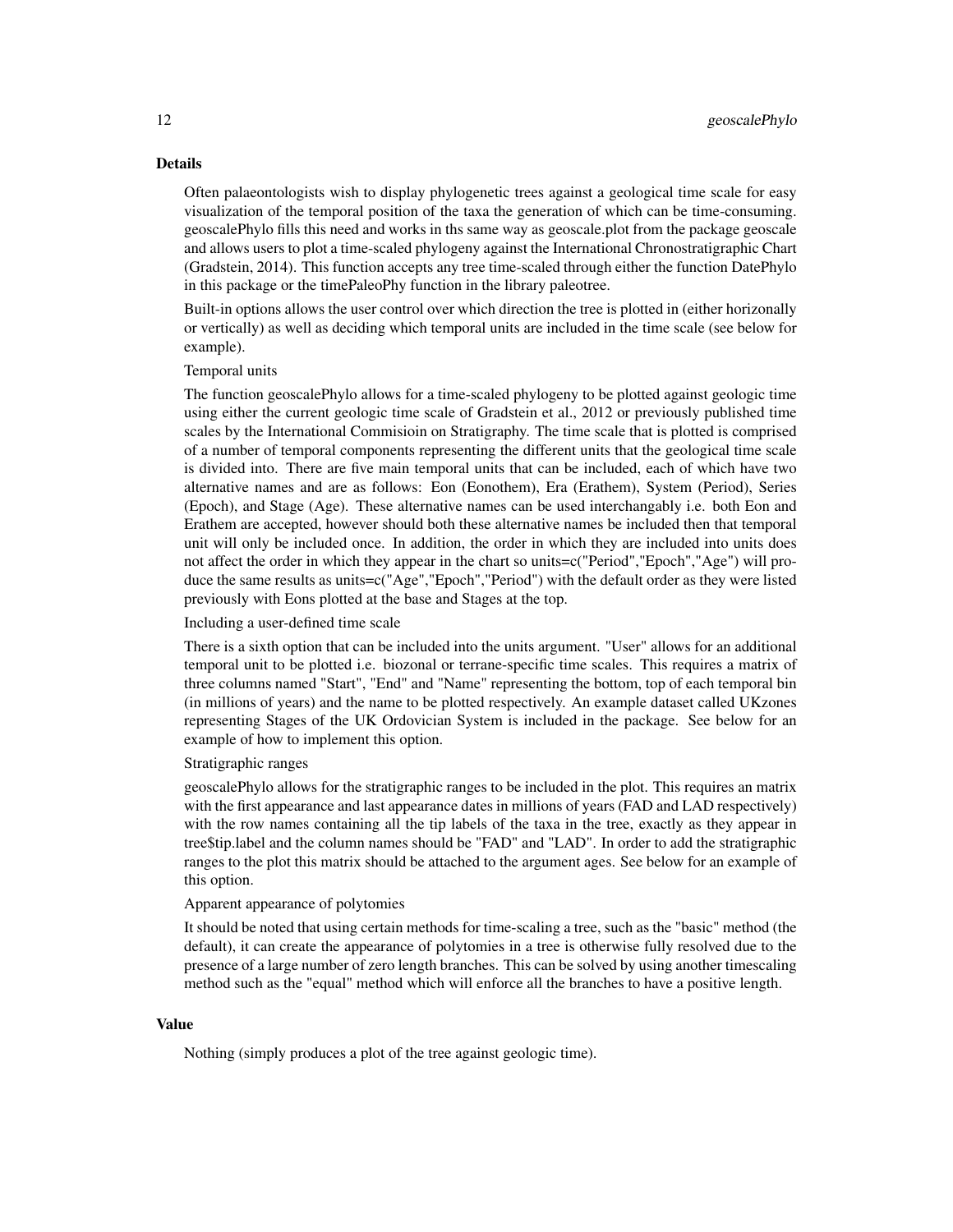#### geoscalePhylo 13

#### Author(s)

Mark A. Bell <mark.bell521@gmail.com>

#### **References**

Gradstein, F. M., Ogg, J. M., and Schmitz, M. 2012. A Geologic Time Scale. Elsevier, Boston, USA.

#### Examples

```
### Example lungfish data
utils::data(Dipnoi)
tree_l <- DatePhylo(Dipnoi$tree, Dipnoi$ages, method = "equal", rlen = 1)
geoscalePhylo(tree = tree_1, boxes = "Age", cex.tip = 0.4)
# Plotting the tree with the stratigraphical ranges included
geoscalePhylo(tree = tree_1, ages = Dipnoi$ages, boxes = "Age", cex.tip = 0.4)
# Including all temporal units into the stratigraphic column
geoscalePhylo(tree_l, Dipnoi$ages, units = c("Eon", "Era", "Period", "Epoch", "Age"),
 boxes = "Age", cex.tip = 0.4)
# Plotting the numerical values on the time scale at Age resolution
geoscalePhylo(tree_l, Dipnoi$ages, units = c("Eon", "Era", "Period", "Epoch", "Age"),
  boxes="Age", cex.tip = 0.4, tick.scale = "Age")### Example trilobite data
utils::data(Asaphidae)
tree_a <- DatePhylo(Asaphidae$trees[[1]], Asaphidae$ages, method = "equal", rlen = 1)
geoscalePhylo(ladderize(tree_a), Asaphidae$ages, boxes = "Age", x.lim = c(504, 435),
  cex.tip = 0.5, cex.ts = 0.5, vers = "ICS2009")# Plotting the tree vertically
geoscalePhylo(ladderize(tree_a), Asaphidae$ages, boxes = "Age", x.lim = c(504, 435),
  cex.tip = 0.5, cex.ts = 0.5, direction = "upwards", vers = "ICS2009")
# Including a user-defined time scale
utils::data(UKzones)
utils::data(Asaphidae)
tree_a <- DatePhylo(Asaphidae$trees[[1]], Asaphidae$ages, method = "equal", rlen = 1)
geoscalePhylo(ladderize(tree_a), Asaphidae$ages, units = c("Eon", "Era", "Period",
  "Epoch", "User"), boxes = "Age", cex.tip = 0.4, user.scale = UKzones,
  vers = "ICS2009", cex.ts = 0.5, x.lim = c(520, 440), direction = "upwards")
# Rotating the text on the time scale
```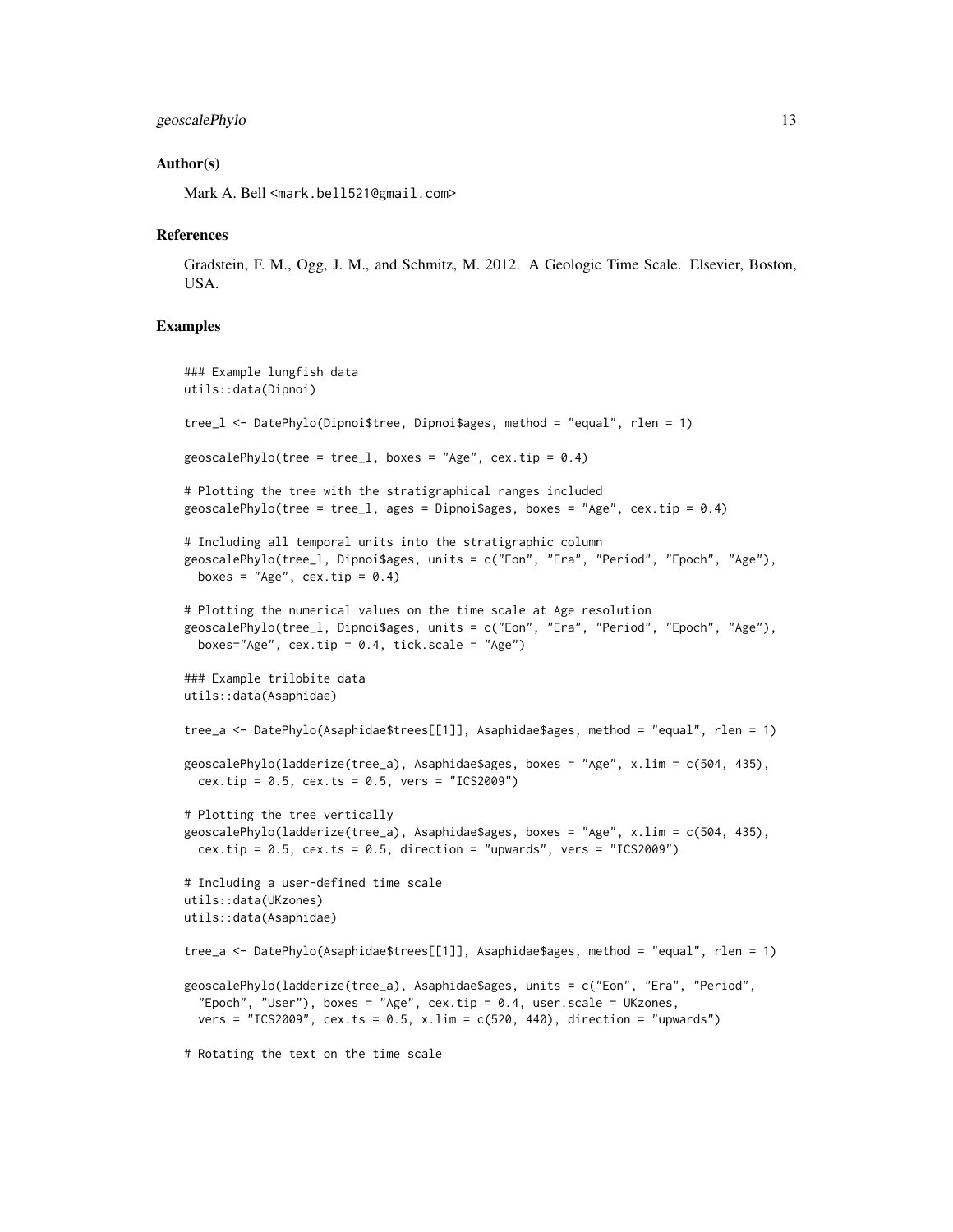```
tree_a <- DatePhylo(Asaphidae$trees[[1]], Asaphidae$ages, method = "equal", rlen = 1)
#geoscalePhylo(ladderize(tree_a), Asaphidae$ages, units = c("Period",
# "Epoch", "Age", "User"), boxes = "Age", cex.tip = 0.4, user.scale = UKzones,
# vers = "ICS2009", cex.ts = 0.5, x.lim = c(520, 440), arotate = 0, erotate = 0, urotate = 0)
```
geoscalePhylo.mod *Plots a phylogeny against the geological time scale*

#### Description

Plots a time-scaled phylogeny against the international geological time scale.

#### Usage

```
geoscalePhylo.mod(
  tree,
  ages,
 occs,
 direction = "rightwards",
 units = c("Period", "Epoch", "Age"),
 boxes = "Age",tick.scale = "myr",
 user.scale,
 cex.age = 0.3,
  cex.ts = 0.3,
  cex.tip = 0.3,
 width = 1,
  label.offset,
  ts.col = TRUE,vers = "ICS2013",
 x.lim,
  quat.rm = FALSE,erotate,
 arotate,
 urotate,
  ...
)
```
#### Arguments

| tree        | A tree as a phylo object.                                                                                                                                                                   |
|-------------|---------------------------------------------------------------------------------------------------------------------------------------------------------------------------------------------|
| ages        | A dataset containing the first and last appearence datums, "FAD" and "LAD" re-<br>spectively, of all taxa in the phylogeny. See the object \$ages in utils::data(Dipnoi)<br>for an example. |
| <b>OCCS</b> | UNKNOWN.                                                                                                                                                                                    |

<span id="page-13-0"></span>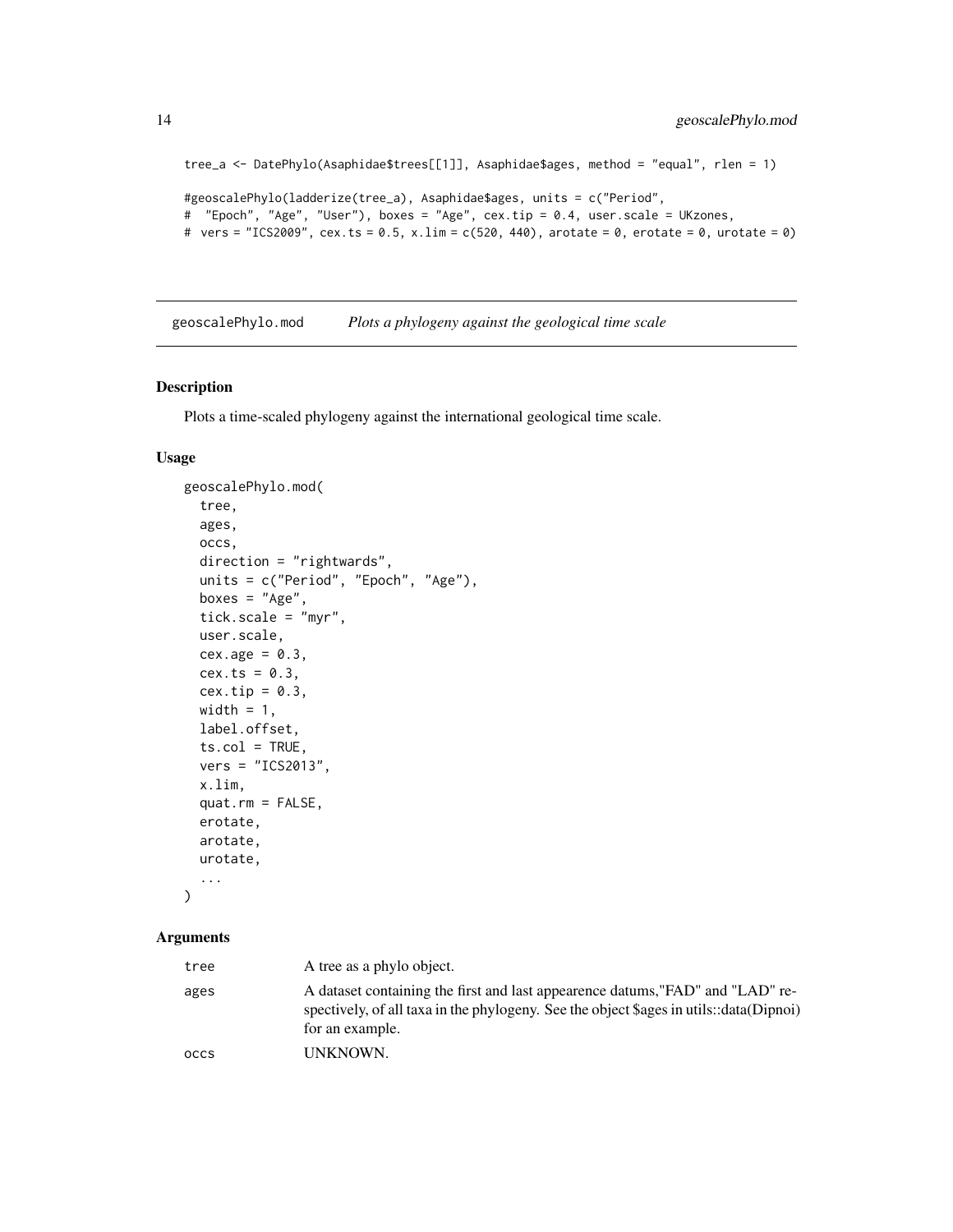| direction    | The direction the tree is to be plotted in, options include "rightwards" and "up-<br>wards", see help(plot.phylo).                                                                                                                                                                 |
|--------------|------------------------------------------------------------------------------------------------------------------------------------------------------------------------------------------------------------------------------------------------------------------------------------|
| units        | The temporal unit(s) to be included in the timescale, options include: "Eon",<br>"Era", "Period", "Epoch", "Age" and "User". The option "User" is required<br>when including a user-defined timescale. This also requires an object to be<br>assigned to user.scale (see Details). |
| boxes        | Option for including grey boxes at a certain temporal resolution, options are the<br>same as for units.                                                                                                                                                                            |
| tick.scale   | The resolution of the tick marks at the base of the timescale, the default is the<br>same as units. The resolution of the scale can also be chosen by specifiying a<br>value or removed entirely by using "no".                                                                    |
| user.scale   | The data object to be used when including a user-defined time scale, requires the<br>option "User" to be included in units. See utils::data(UKzones) as an example<br>of the required data format.                                                                                 |
| cex.age      | Size of the text on the scale bar.                                                                                                                                                                                                                                                 |
| cex.ts       | Size of the text on the geological time scale.                                                                                                                                                                                                                                     |
| cex.tip      | Size of the tip labels on the phylogeny                                                                                                                                                                                                                                            |
| width        | Width of the edges of the phylogeny.                                                                                                                                                                                                                                               |
| label.offset | A value for the distance between the nodes and tip labels, see help(plot.phylo).                                                                                                                                                                                                   |
| ts.col       | Option for using standard ICS colours on the time scale.                                                                                                                                                                                                                           |
| vers         | The version of the geological time scale to use. Options include: "ICS2013",<br>"ICS2012", "ICS2010", "ICS2009" or "ICS2008".                                                                                                                                                      |
| x.lim        | A two item statement for the geological range, in millions of years, of the plot<br>i.e. $(0,65)$ . If only one value is used it will be used as the upper limit, see<br>help(plot.phylo).                                                                                         |
| quat.rm      | Option to remove the names from Quaternary time bins, useful when plotting<br>clades with long durations that range through to the recent.                                                                                                                                         |
| erotate      | A numerical value for the rotation for the Epoch/Series temporal units, default<br>values are 0 when direction = "upwards" and 90 when direction = "rightwards".                                                                                                                   |
| arotate      | A numerical value for the rotation for the Age/Stage temporal units, default<br>values are 0 when direction = "upwards" and 90 when direction = "rightwards".                                                                                                                      |
| urotate      | A numerical value for the rotation for the User temporal units, default values are<br>0 when direction = "upwards" and 90 when direction = "rightwards".                                                                                                                           |
|              | All other arguments passed to plot.phylo                                                                                                                                                                                                                                           |

## Details

Often palaeontologists wish to display phylogenetic trees against a geological time scale for easy visualization of the temporal position of the taxa the generation of which can be time-consuming. geoscalePhylo fills this need and works in ths same way as geoscale.plot from the package geoscale and allows users to plot a time-scaled phylogeny against the International Chronostratigraphic Chart (Gradstein, 2014). This function accepts any tree time-scaled through either the function DatePhylo in this package or the timePaleoPhy function in the library paleotree.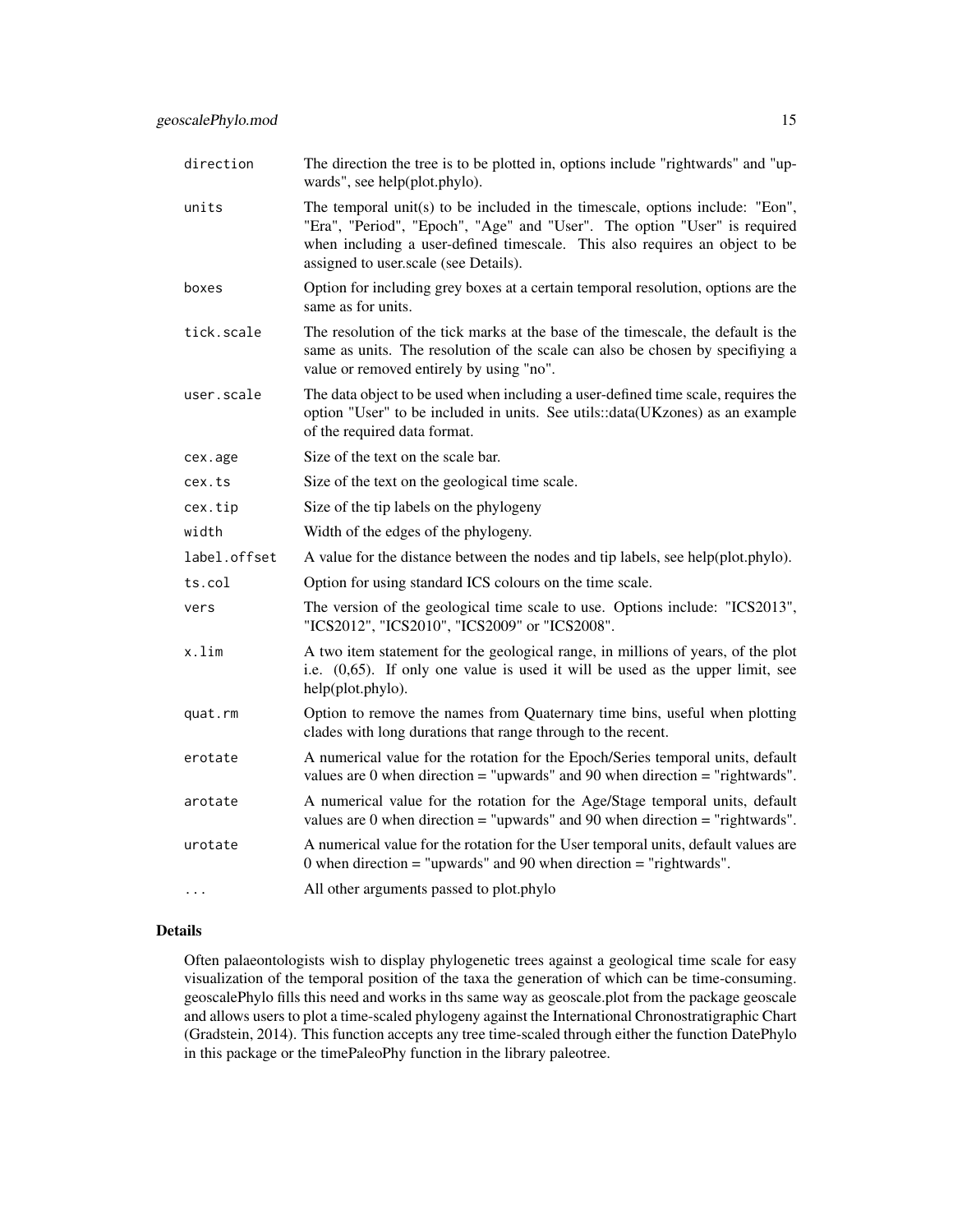Built-in options allows the user control over which direction the tree is plotted in (either horizonally or vertically) as well as deciding which temporal units are included in the time scale (see below for example).

#### Temporal units

The function geoscalePhylo allows for a time-scaled phylogeny to be plotted against geologic time using either the current geologic time scale of Gradstein et al., 2012 or previously published time scales by the International Commisioin on Stratigraphy. The time scale that is plotted is comprised of a number of temporal components representing the different units that the geological time scale is divided into. There are five main temporal units that can be included, each of which have two alternative names and are as follows: Eon (Eonothem), Era (Erathem), System (Period), Series (Epoch), and Stage (Age). These alternative names can be used interchangably i.e. both Eon and Erathem are accepted, however should both these alternative names be included then that temporal unit will only be included once. In addition, the order in which they are included into units does not affect the order in which they appear in the chart so units=c("Period","Epoch","Age") will produce the same results as units=c("Age","Epoch","Period") with the default order as they were listed previously with Eons plotted at the base and Stages at the top.

#### Including a user-defined time scale

There is a sixth option that can be included into the units argument. "User" allows for an additional temporal unit to be plotted i.e. biozonal or terrane-specific time scales. This requires a matrix of three columns named "Start", "End" and "Name" representing the bottom, top of each temporal bin (in millions of years) and the name to be plotted respectively. An example dataset called UKzones representing Stages of the UK Ordovician System is included in the package. See below for an example of how to implement this option.

#### Stratigraphic ranges

geoscalePhylo allows for the stratigraphic ranges to be included in the plot. This requires an matrix with the first appearance and last appearance dates in millions of years (FAD and LAD respectively) with the row names containing all the tip labels of the taxa in the tree, exactly as they appear in tree\$tip.label and the column names should be "FAD" and "LAD". In order to add the stratigraphic ranges to the plot this matrix should be attached to the argument ages. See below for an example of this option.

#### Apparent appearance of polytomies

It should be noted that using certain methods for time-scaling a tree, such as the "basic" method (the default), it can create the appearance of polytomies in a tree is otherwise fully resolved due to the presence of a large number of zero length branches. This can be solved by using another timescaling method such as the "equal" method which will enforce all the branches to have a positive length.

#### Value

Nothing (simply produces a plot of the tree against geologic time).

#### Author(s)

Mark A. Bell <mark.bell521@gmail.com>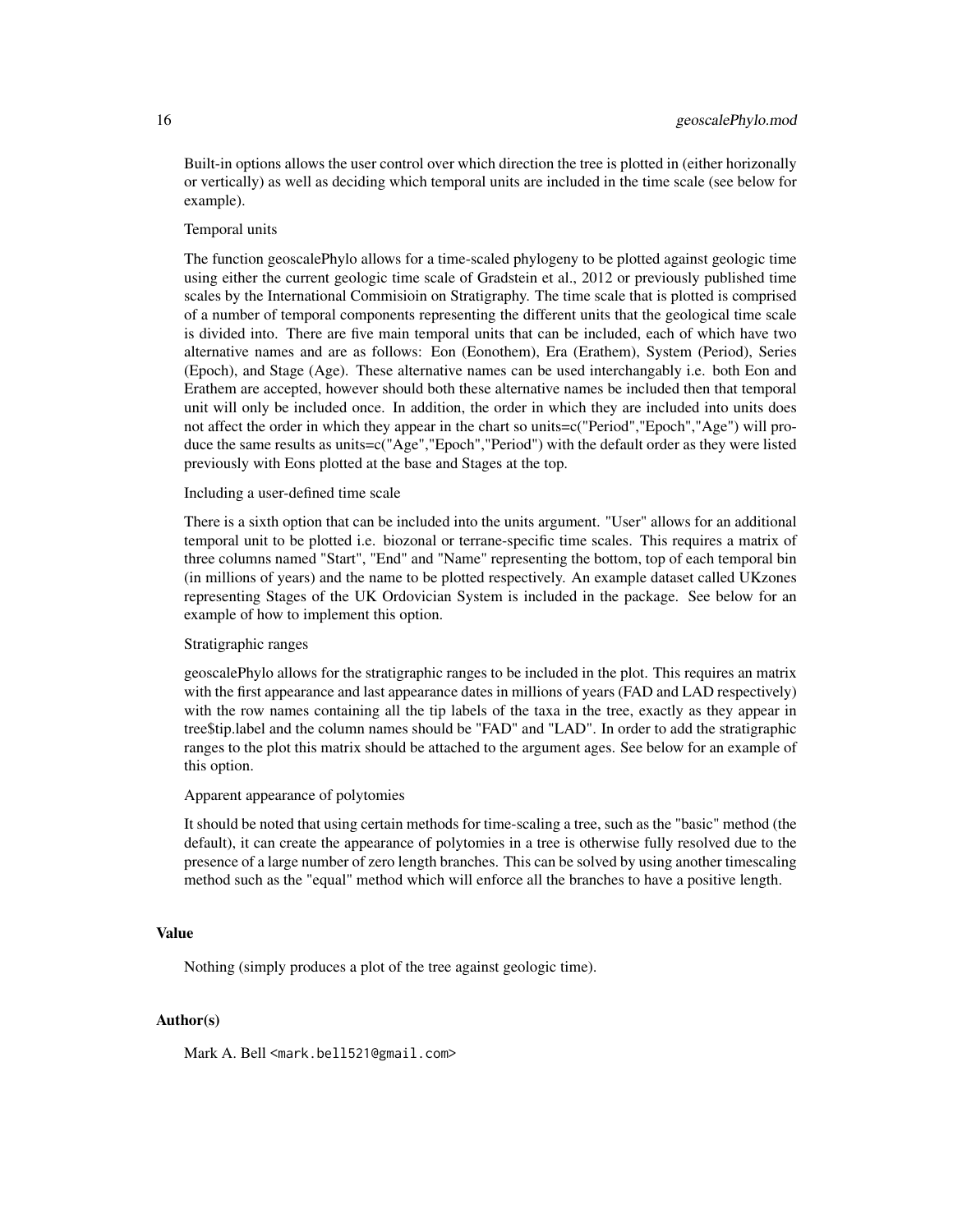#### References

Gradstein, F. M., Ogg, J. M., and Schmitz, M. 2012. A Geologic Time Scale. Elsevier, Boston, USA.

#### Examples

```
### Example lungfish data
utils::data(Dipnoi)
tree_l <- DatePhylo(Dipnoi$tree, Dipnoi$ages, method = "equal", rlen = 1)
geoscalePhylo(tree = tree_1, boxes = "Age", cex.tip = 0.4)
# Plotting the tree with the stratigraphical ranges included
geoscalePhylo(tree = tree_1, ages = Dipnoi$ages, boxes = "Age", cex.tip = 0.4)
# Including all temporal units into the stratigraphic column
geoscalePhylo(tree_l, Dipnoi$ages, units = c("Eon", "Era", "Period", "Epoch", "Age"),
  boxes = "Age", cex.tip = 0.4)
# Plotting the numerical values on the time scale at Age resolution
geoscalePhylo(tree_l, Dipnoi$ages, units = c("Eon", "Era", "Period", "Epoch", "Age"),
 boxes="Age", cex.tip = 0.4, tick.scale = "Age")### Example trilobite data
utils::data(Asaphidae)
tree_a <- DatePhylo(Asaphidae$trees[[1]], Asaphidae$ages, method = "equal", rlen = 1)
geoscalePhylo(ladderize(tree_a), Asaphidae$ages, boxes = "Age", x.lim = c(504, 435),
  cex.tip = 0.5, cex.ts = 0.5, vers = "ICS2009")# Plotting the tree vertically
geoscalePhylo(ladderize(tree_a), Asaphidae$ages, boxes = "Age", x.lim = c(504, 435),
  cex.tip = 0.5, cex.ts = 0.5, direction = "upwards", vers = "ICS2009")
# Including a user-defined time scale
utils::data(UKzones)
utils::data(Asaphidae)
tree_a <- DatePhylo(Asaphidae$trees[[1]], Asaphidae$ages, method = "equal", rlen = 1)
geoscalePhylo(ladderize(tree_a), Asaphidae$ages, units = c("Eon", "Era", "Period",
  "Epoch", "User"), boxes = "Age", cex.tip = 0.4, user.scale = UKzones,
  vers = "ICS2009", cex.ts = 0.5, x.lim = c(520, 440), direction = "upwards")
# Rotating the text on the time scale
tree_a <- DatePhylo(Asaphidae$trees[[1]], Asaphidae$ages, method = "equal", rlen = 1)
#geoscalePhylo(ladderize(tree_a), Asaphidae$ages, units = c("Period",
# "Epoch", "Age", "User"), boxes = "Age", cex.tip = 0.4, user.scale = UKzones,
```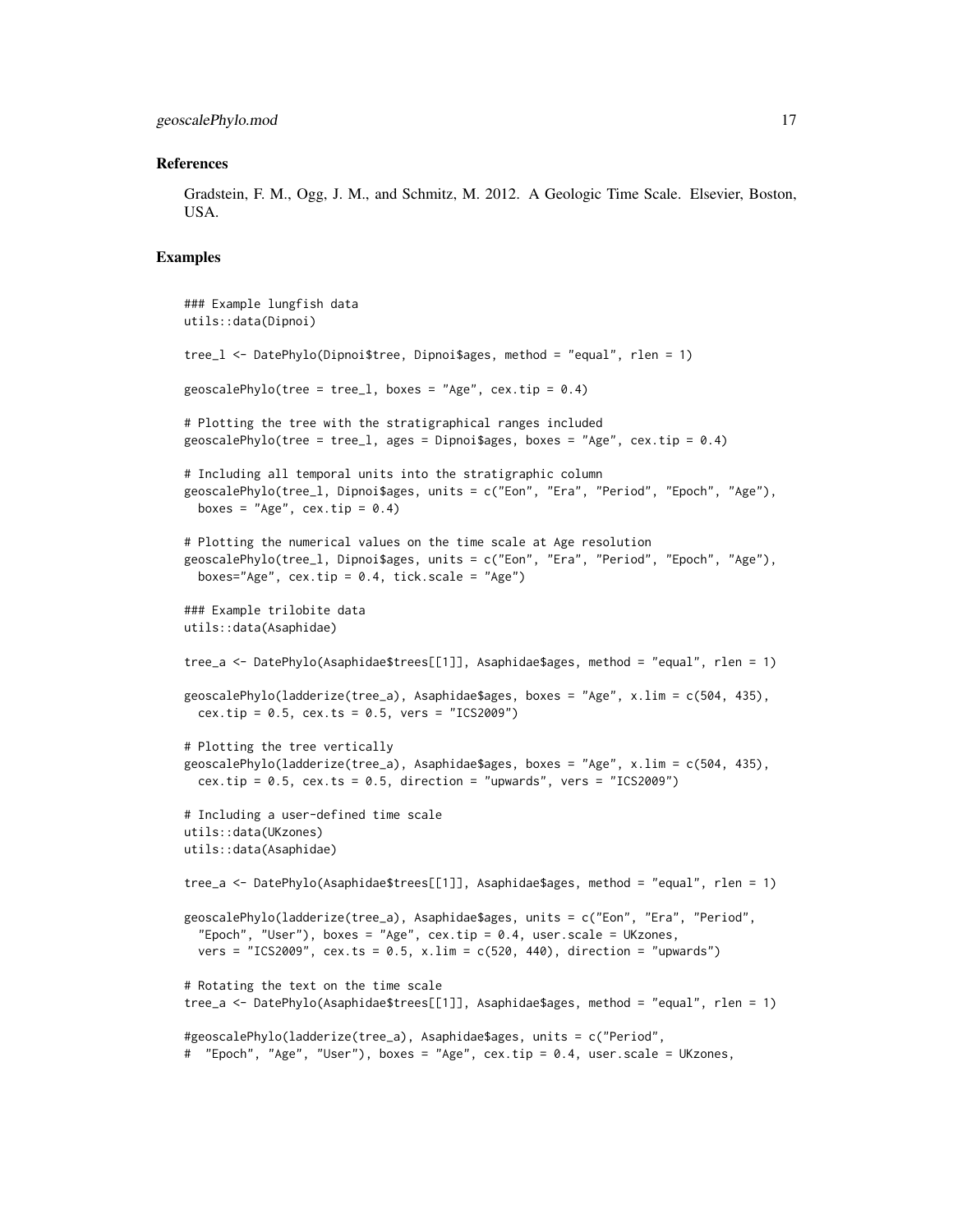# vers = "ICS2009", cex.ts =  $0.5$ , x.lim = c(520, 440), arotate =  $0$ , erotate =  $0$ , urotate =  $0$ )

StratPhyloCongruence *Calculates fit to stratigraphy metrics for a set of tree(s)*

# Description

Calculates SCI, RCI, MSM\*, and GER for a number of topologies.

# Usage

```
StratPhyloCongruence(
  trees,
 ages,
 rlen = 0,
 method = "basic",
 samp.perm = 1000,
 rand.perm = 1000,
 hard = TRUE,
  randomly.sample.ages = FALSE,
 fix.topology = TRUE,
 fix.outgroup = TRUE,
 outgroup.taxon = NULL,
  calculate.SCI = TRUE
\mathcal{L}
```
# Arguments

| trees                | Input tree(s) as either a phylo or multiphylo object.                                                                                                                                                                                                                                                       |  |
|----------------------|-------------------------------------------------------------------------------------------------------------------------------------------------------------------------------------------------------------------------------------------------------------------------------------------------------------|--|
| ages                 | A two-column matrix of taxa (rows) against First and Last Appearance Datums<br>(FADs and LADs) to be passed to DatePhylo. Note that rownames should be<br>the taxon names exactly as they appear in tree \$tip. label and colnames should be<br>"FAD" and "LAD". All ages should be in time before present. |  |
| rlen                 | Root length, to be passed to DatePhylo.                                                                                                                                                                                                                                                                     |  |
| method               | Tree dating method, to be passed to DatePhylo.                                                                                                                                                                                                                                                              |  |
| samp.perm            | Number of sampled trees to be produced by resolving polytomies and/or draw-<br>ing random dates for the tips for the input trees.                                                                                                                                                                           |  |
| rand.perm            | Number of random trees to be produced in calculating probabilities for the input<br>trees, and (if used) the sampled trees.                                                                                                                                                                                 |  |
| hard                 | Whether to treat polytomies as hard or soft. If FALSE polytomies are resolved<br>randomly.                                                                                                                                                                                                                  |  |
| randomly.sample.ages |                                                                                                                                                                                                                                                                                                             |  |
|                      | Whether to treat FAD and LAD as a range (randomly.sample.ages = FALSE) or<br>an uncertainty (randomly.sample.ages $=$ TRUE). If the latter then two ages are<br>randomly sampled from the range and these are used as the FAD and LAD.                                                                      |  |

<span id="page-17-0"></span>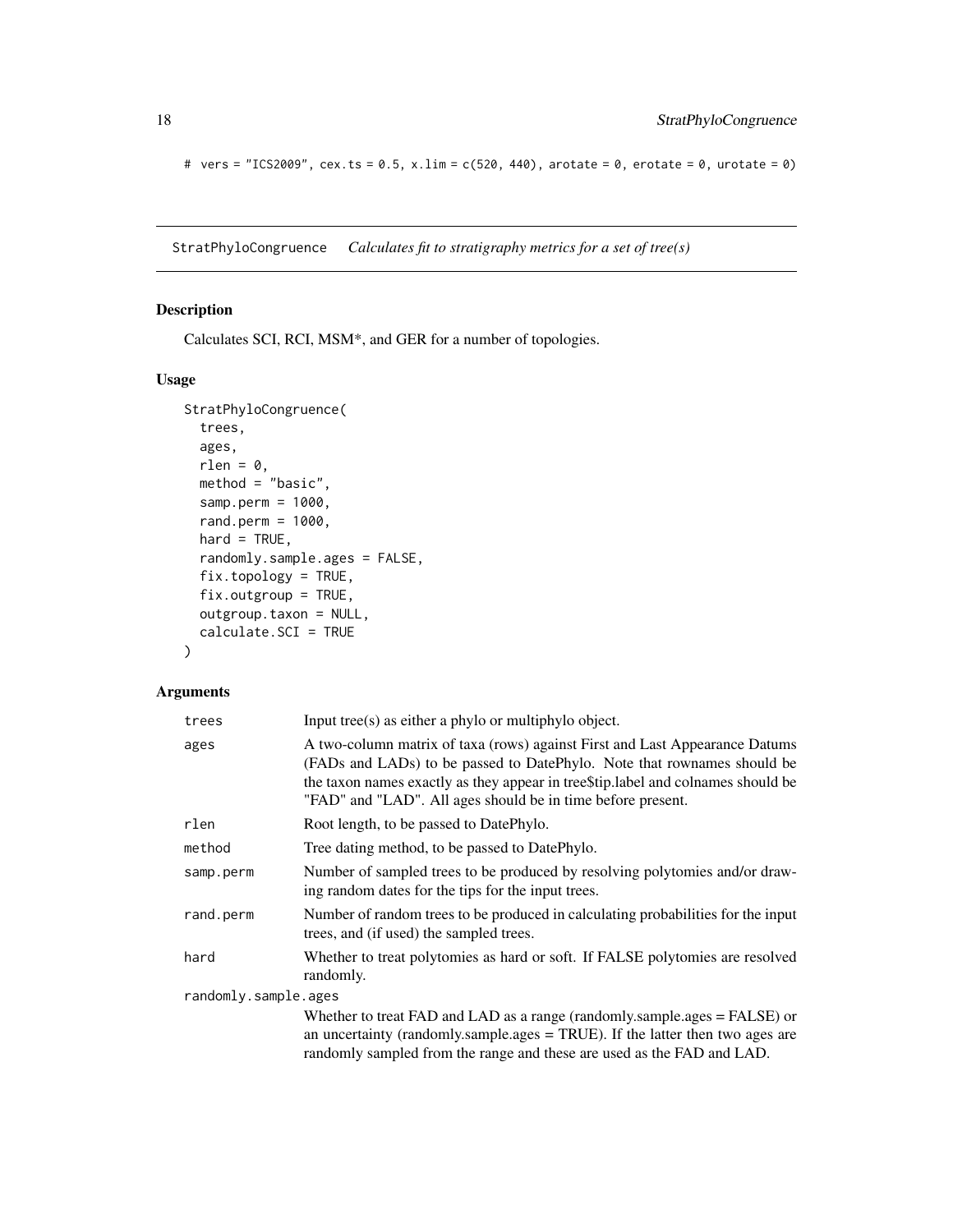| fix.topology  | Whether to allow tree shape to be random $(fix.topology = FALSE)$ or to reflect<br>the tree shape of the input tree(s) (fix.topology = TRUE).                                                                          |
|---------------|------------------------------------------------------------------------------------------------------------------------------------------------------------------------------------------------------------------------|
| fix.outgroup  | Whether to force the randomly generated trees to share the outgroup of the first<br>input tree (fix.outgroup = TRUE) or not (fix.outgroup = FALSE)                                                                     |
|               | outgroup taxon. The outgroup taxon name (only applicable if $fix$ outgroup = TRUE).                                                                                                                                    |
| calculate.SCI | Logical indicating whether or not to calculate the Stratigraphic Consistency In-<br>dex (default is TRUE). If this index is not required switiching to FALSE can sig-<br>nificantly improve the speed of the function. |

#### Details

Cladograms of fossil taxa make explicit predictions about the successive appearance of taxa in the fossil record that can be compared with their observed stratigraphic ranges. Several methods have been developed to quantify this "fit to stratigraphy" of phylogenetic hypotheses, and these can be assessed in both a statistic (measuring the apparent strength of this congruence) and an associated significance test (p-value) based on generating random topologies for the same taxon set.

This function produces both values for all four main metrics: the Stratigraphic Consistency Index (SCI; Huelsenbeck 1994), the Relative Consistency Index (RCI; Benton and Storrs 1994), the Manhattan Stratigraphic Measure (MSM\*; Siddall 1998; Pol and Norell 2001), and the Gap Excess Ratio (GER; Wills 1999).

#### SCI - Stratigraphic Consistency Index

The SCI works by assessing the "consistency" of nodes. A node is considered stratigraphically consistent if its oldest descendant is the same age or younger than the oldest descendant of the preceding node. The SCI is thus given simply as:

### $SCI = C/N$

Where C is the sum of all the consistent nodes and N is the total number of nodes  $-1$ . (As there is no node preceding the root there is no basis on which to estimate its consistency.) This value can range from zero (maximally inconsistent) to one (maximally consistent). However, a potential criticism of the SCI is that a high value may be returned when in fact a single inconsistent node may represent a very large amount of missing history (measured in unsampled units or millions of years), whereas a low SCI may represent relatively few unsampled units or millions of years.

#### RCI - Relative Completeness Index

The RCI was the first method to explicitly account for the absolute amount of missing data implied by the tree. This figure is usually expressed as the Minimum Implied Gap (MIG), a term also used by both the MSM and GER (see below), and corresponds to the sum of the branch lengths excluding the duration of the terminals (the observed ranges of the taxa). The RCI expresses the MIG as a proportion of the sum of the observed ranges (Simple Range Length; SRL) of the taxa converted to a percentage:

### $RCI = (1 - (MIG/SRL)) * 100$  percent

Importantly this value is not confined to a 0 to 100 percent scale, and can have both negative values and values greater than 100 percent, which can make it difficult to interpret.

#### MSM - Manhattan Stratigraphic Measure

The MSM was the first method to account for both the absolute MIG and range on a confined zero to one scale. It is expressed as: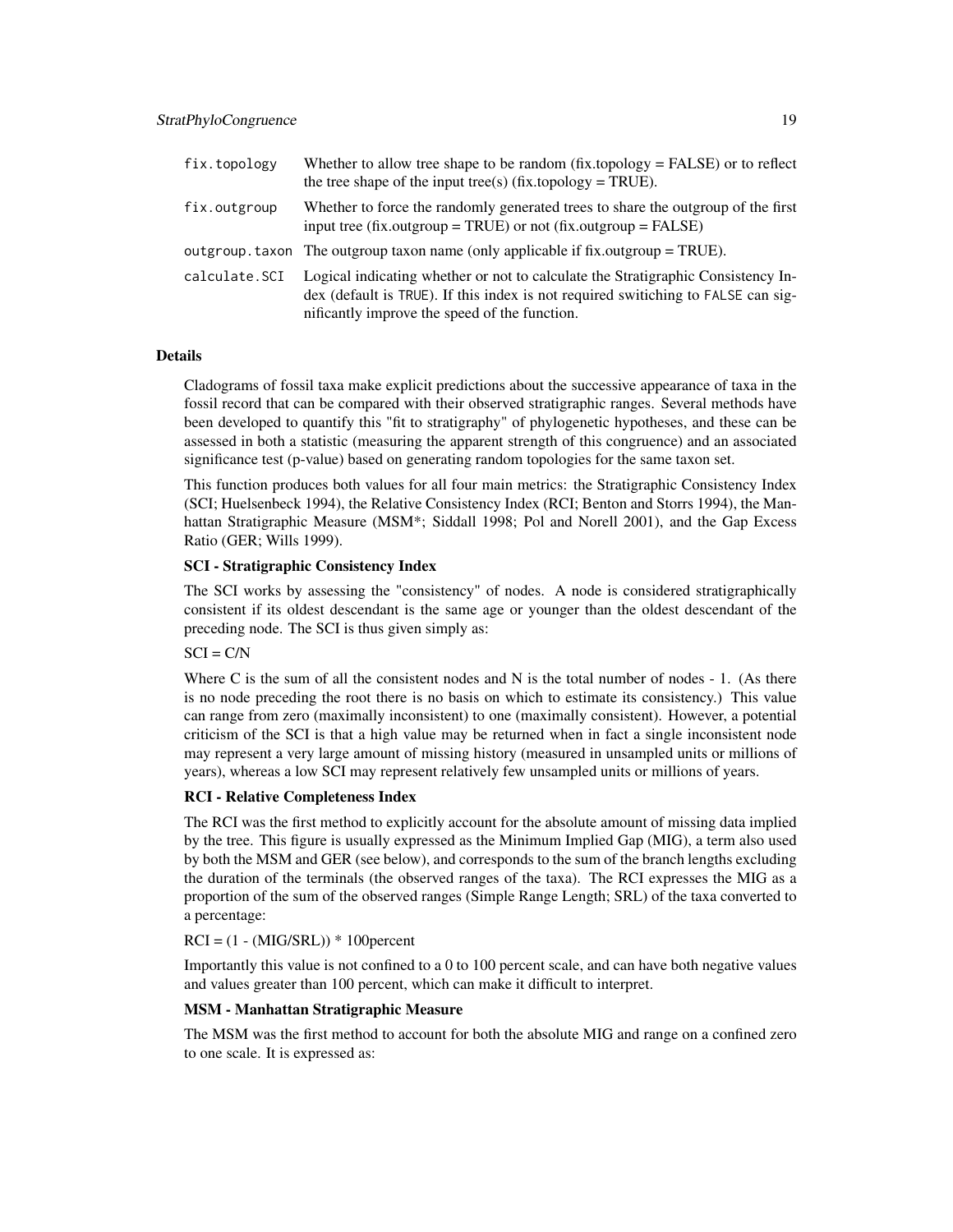#### $MSM = Lm/L0$

Where L0 is the length of the tree expressed by optimising times of first appearance on to the tree as a Sankoff character and taking the total length. Lm represents the same process, but for the optimal possible tree given the same set of first appearances. However, Pol and Norell (2001) noted a critical flaw in this approach, specifically that the Sankoff optimisation is reversible, meaning that nodes in the topology are allowed to be younger than their descendants, leading in some cases to a poor fit to stratigraphy being perceived as a good fit. Instead they suggest modifying the character step matrix to make the cost of reversals effectively infinite and hence impossible. Thus the values for L0 and Lm are modified accordingly. This approach they termed  $MSM^*$  and is the implementation of MSM used here. This statistic can be expressed as:

#### $MSM^* = Gmin/MIG$

Where Gmin represents the MIG for the tree with the optimal fit to stratigraphy. In effect this is a completely unbalanced tree where the youngest pair of taxa are the most deeply nested and successive outgroups represent the next oldest taxon. Theoretically MSM\* ranges from one (the best fit as the observed tree is the maximally consistent tree) to zero (the least optimal tree). However, in effect no tree can have a value of zero as its MIG would have to be equal to infinity.

#### GER - Gap Excess Ratio

The GER represents a method that accounts for MIG, ranges from zero to one, and the best and worst fits to stratigraphy are both practically realisable. It can be expressed as:

#### $GER = 1 - ((MIG - Gmin)/(Gmax - Gmin))$

Where Gmax represents the MIG of the tree with the worst possible fit to stratigraphy. This is in effect any topology where the oldest taxon is the most deeply nested such that every clade in the tree contains it and hence must be minimally that old.

#### P-values

In isolation all four methods suffer from an inability to reject the null hypothesis that an apparent good fit to stratigraphy may be generated by chance alone. In practice this can be tested by generating a set of random topologies, calculating the fit to stratigraphy measure, and then either fitting a normal distribution to the resulting values (to get an estimated p-value) or assessing the relative position of the MIG of the observed (and sampled) tree(s) to get an absolute p-value. (Note that the assumption of normality may not always hold and the former approach should be used at the user's discretion. However, it should be noted that for the SCI, MSM\*, and GER p-values are calculated after first transforming the data by taking the arcsine of the square root of each value.) The reason for having two sets of p-values is that if the observed trees fall completely outside the range of the random topologies they will be given an extreme p-value (0 or 1) that may be misleading. In such cases the estimated value may be more accurate.

P-values should be interpreted as the probability of the null: that the observed tree(s) have an equal or worse fit to stratigraphy than the sample of random trees. Thus if the p-values are very small the user can reject the null hypothesis in favour of the alternative: that the observed tree(s) have a better fit to stratigraphy than expected by chance alone.

#### Modifications of the GER

More recently Wills et al. (2008) introduced two new versions of the GER that take advantage of the distribution of MIGs from the set of randomly generated topologies. The first of these (GERt) uses the extreme values of the random topologies as modified versions of Gmax and Gmin, termed Gtmax and Gtmin respectively. GERt is thus expressed as: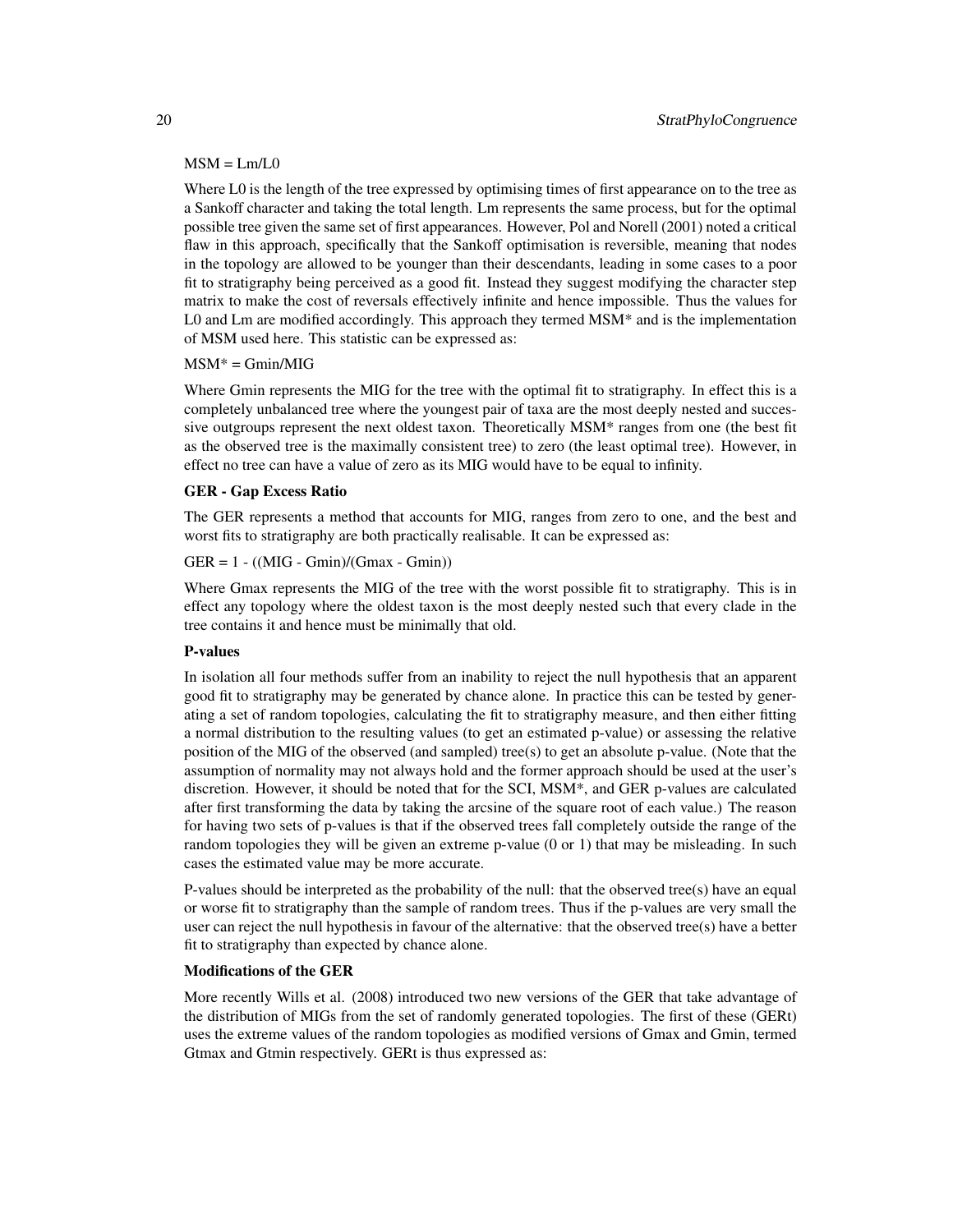$GERt = 1 - ((MIG - Gtmin)/(Gtmax - Gtmin))$ 

In practice the MIG of the observed tree(s) may fall outside of these ranges so here a correction factor is employed so that any value below zero is corrected to zero, and any value above one is corrected to one. An additional stipulation for GERt is that the overall tree topology is fixed and only the taxa themselves are shuffled. This is to give a more realistic set of random topologies as there are known biases towards unbalanced trees in many palaeontological data sets. Here this is implemented by selecting the fix.topology=TRUE option. However, here GERt can also be calculated when fix.topology=FALSE.

A second modification of GER is to use the position of the observed tree(s) in the sample of randomly generated topologies, such that:

GER\* = 1 - (F ractionof distribution <= MIG)

Thus if the MIG of the observed tree(s) is less than any randomly generated topology GER $*$  will be one (maximally optimal fit) and if it worse than any of the randomly generated topologies it will be zero (maximally suboptimal fit).

Note: it is recommended that you use a large number of random topologies in order to get reliable values for GERt and GER\* using rand.perm=N. Wills et al. (2008) used 50000, but the user should note that for many real world examples such values will take many hours to run.

Wills et al. (2008) also introduced the notion of referring to intervals sampled rather than absolute time by recasting MIG as MIGu: the sum of ghost ranges for intervals of unit length. Although not directly implemented here this can be done manually by converting the time values (in Ma) used to simple unit counts such that FADs and LADs of taxa are given as numbered time bins (the youngest being 1 and the oldest N, where there are N time bins).

#### Polytomies and age uncertainties

Alongside the input trees the user can also create an additional set of sampled trees based on the input trees. This option is automatically implemented when choosing either hard = FALSE or randomly.sample.ages = TRUE, and the total number of permutations to perform dictated by samp.perm  $= N$ . This process works by first sampling from the set of input tree(s) and then randomly resolving any polytomies (if hard = FALSE) to ensure all sampled trees are fully dichotomous. (At present the function does not allow the various options laid out in Boyd et al. 2011, but the user can achieve this effect by modifying the input trees themselves.) Then if randomly.sample.ages = TRUE the FAD and LAD are treated as bounds of a uniform distribution which is sampled at random. This allows the user to get results for a set of trees that account for uncertainty in dating (as outlined in Pol and Norell 2006). (Note that two dates are picked for each taxon to avoid the problem of having an SRL of zero that would cause a divide by zero error for the RCI metric.)

All fit to stratigraphy measures calculated for the input trees are then repeated for the sampled trees. However, if both hard = TRUE and randomly.sample.ages = FALSE (the defaults) no set of sampled trees will be created.

In all cases when using the function users will see progress bars that indicate the general progress through the various sets of trees (input, sampled, and randomly generated). This serves as a useful indicator of the time it will take for the function to finish. Here default values for samp.perm and rand.perm are both set at 1000, but the user may wish to lower these (to decrease calculation time) or increase them (to enhance accuracy).

#### Additional options

Note that because this function uses DatePhylo the user has the option of using different tree dating algorithms than the basic method (equivalent to the basic method in the paleotree package) em-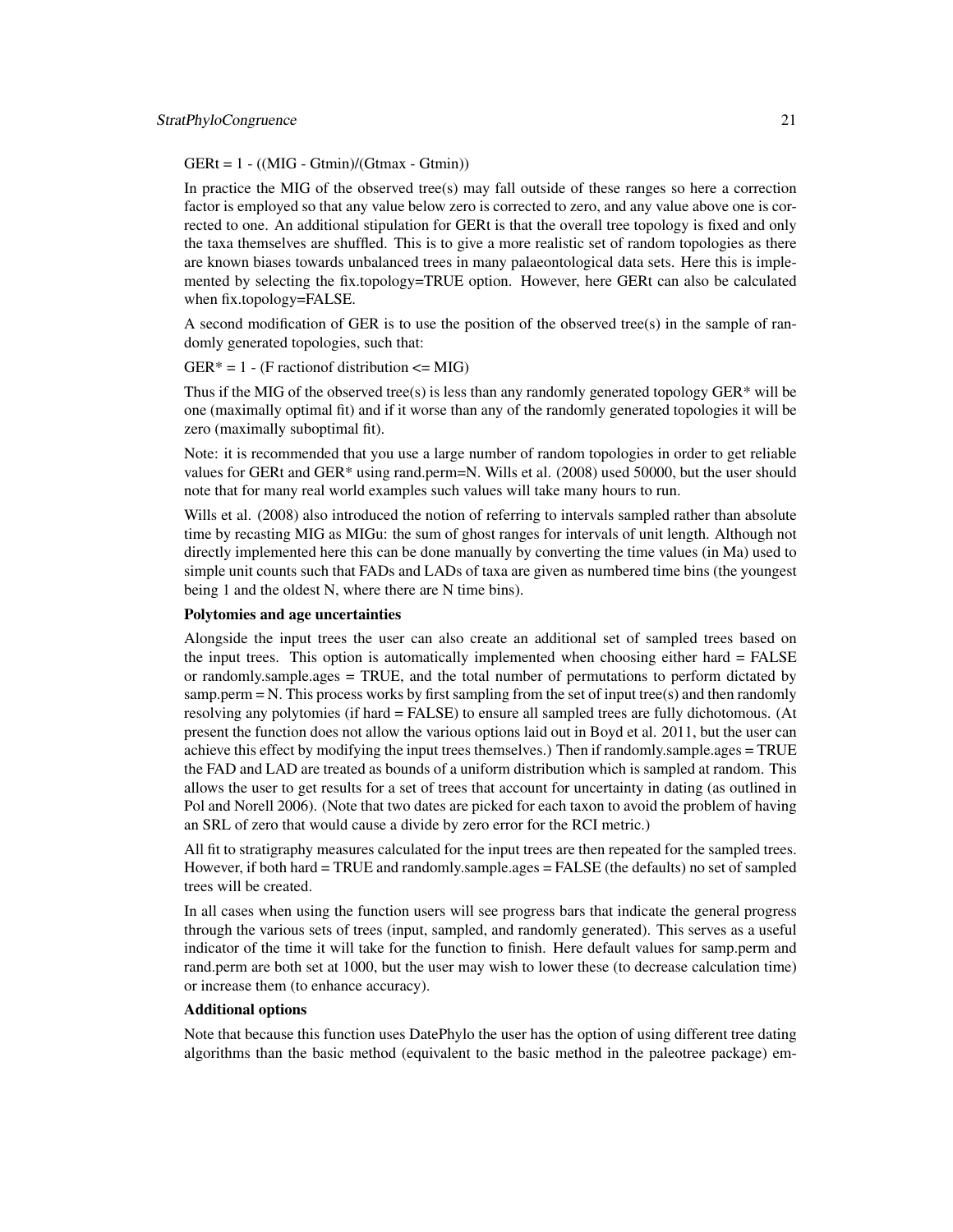<span id="page-21-0"></span>ployed in all the published studies cited above (and the default option here). The dating method used will apply to all trees generated, including the input, sampled, and randomly generated topologies. In all cases the time-scaled trees are returned with the function output.

A final option (fix.outgroup = TRUE) allows the user to always use the same outgroup taxon (supplied as outgroup.taxon) for all randomly generated topologies. Because the outgroup will often be the oldest taxon and its position in the input topologies is not allowed to vary letting it do so in the random topologies may lead to inferring a better fit to stratigraphy for the observed tree(s) than is fair. Fixing the outgroup thus ameliorates this potential bias and is the default option here.

#### Value

| input.tree.results       |                                                                                                                                                                                                                                                                                                                                                                                |
|--------------------------|--------------------------------------------------------------------------------------------------------------------------------------------------------------------------------------------------------------------------------------------------------------------------------------------------------------------------------------------------------------------------------|
|                          | A matrix with a row for each input tree and columns indicating the values for<br>SCI, RCI, GER and MSM* and their estimated probabilities assuming a normal<br>distribution (est.p.SCI, est.p.RCI, est.p.GER, and est.p.MSM*) as well as GERt,<br>GER*, MIG, and p. Wills (their probability as position within the MIGs of the<br>random topologies).                         |
| samp.permutation.results |                                                                                                                                                                                                                                                                                                                                                                                |
|                          | If used, a matrix with a row for each sampled tree (up to samp.perm) and<br>columns indicating the values for SCI, RCI, GER and MSM* and their estimated<br>probabilities assuming a normal distribution (est.p.SCI, est.p.RCI, est.p.GER,<br>and est.p.MSM*) as well as GERt, GER*, MIG, and p.Wills (their probability<br>as position within the MIGs of random topologies). |
| rand.permutations        |                                                                                                                                                                                                                                                                                                                                                                                |
|                          | A matrix with a row for each randomly generated tree (up to rand.perm) and<br>columns indicating the values for SCI, RCI, GER, MSM*, and MIG.                                                                                                                                                                                                                                  |
| input.trees              | The input tree(s) as a phylo or multiphylo object, with branches scaled to time<br>according to the input values passed to DatePhylo.                                                                                                                                                                                                                                          |
| samp.trees               | The sampled tree(s) as a phylo or multiphylo object, with branches scaled to<br>time according to the input values passed to DatePhylo.                                                                                                                                                                                                                                        |
| rand.trees               | The randomly generated tree $(s)$ as a phylo or multiphylo object, with branches<br>scaled to time according to the input values passed to DatePhylo.                                                                                                                                                                                                                          |

#### Author(s)

Mark A. Bell <mark.bell521@gmail.com> and Graeme T. Lloyd <graemetlloyd@gmail.com>

# References

Bell, M. A. and Lloyd, G. T., 2015. strap: an R package for plotting phylogenies against stratigraphy and assessing their stratigraphic congruence. *Palaeontology*, 58, 379-389.

Benton, M. J. and Storrs, G. W., 1994. Testing the quality of the fossil record: palaeontological knowledge is improving. *Geology*, 22, 111-114.

Boyd, C. A., Cleland, T. P., Marrero, N. L. and Clarke, J. A., 2011. Exploring the effects of phylogenetic uncertainty and consensus trees on stratigraphic consistency scores: a new program and a standardized method. *Cladistics*, 27, 52-60.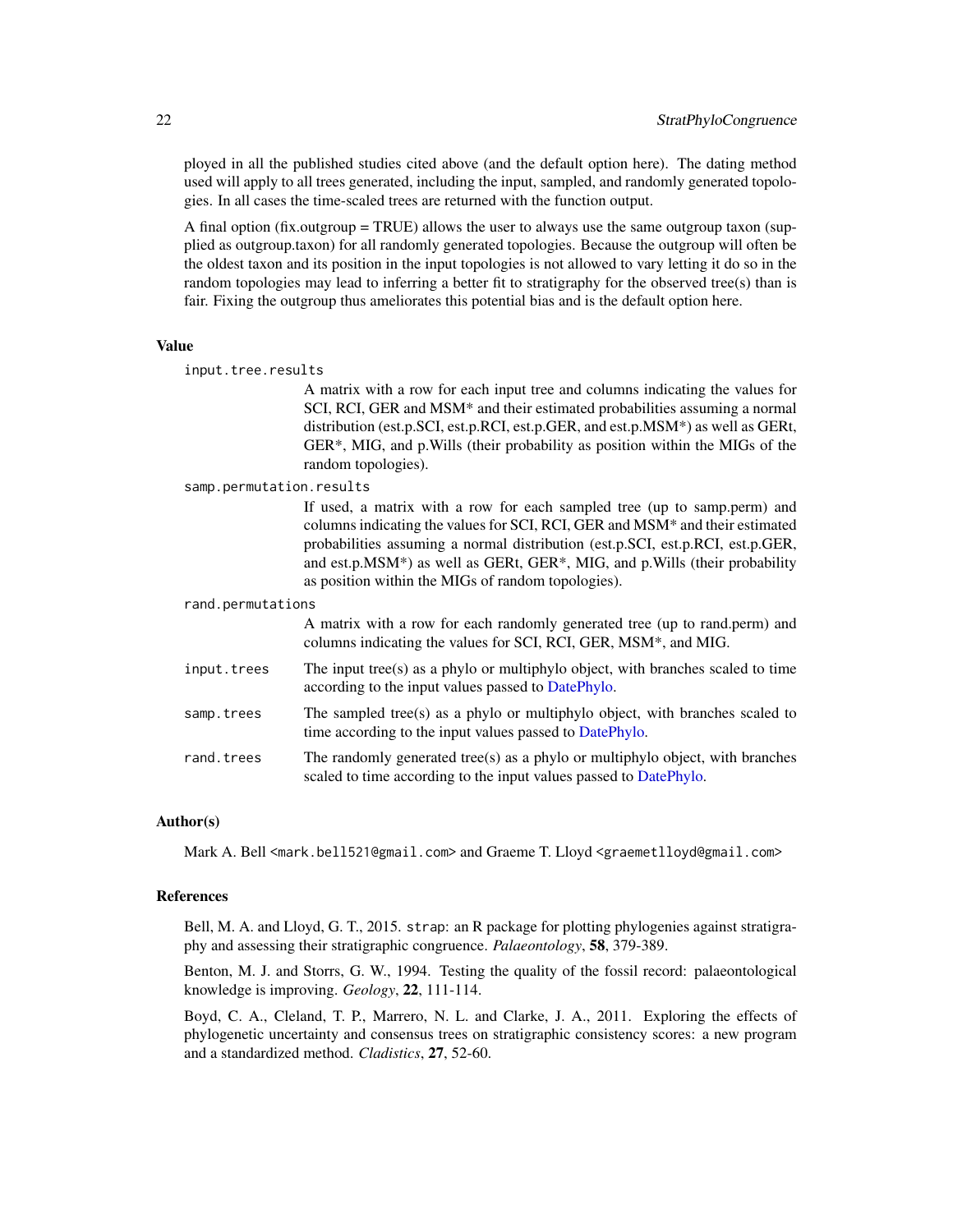Huelsenbeck, J. P., 1994. Comparing the stratigraphic record to estimates of phylogeny. *Paleobiology*, 20, 470-483.

Pol, D. and Norell, M. A., 2001. Comments on the Manhattan Stratigraphic Measure. *Cladistics*, 17, 285-289.

Pol, D. and Norell, M. A., 2006. Uncertainty in the age of fossils and the stratigraphic fit to phylogenies. *Systematic Biology*, 55, 512-521.

Siddall, M. E., 1998. Stratigraphic fit to phylogenies: a proposed solution. *Cladistics*, 14, 201-208.

Wills, M. A., 1999. Congruence between phylogeny and stratigraphy: randomization tests and the Gap Excess Ratio. *Systematic Biology*, 48, 559-580.

Wills, M. A., Barrett, P. M. and Heathcote, J. F., 2008. The modified Gap Excess Ratio (GER\*) and the stratigraphic congruence of dinosaur phylogenies. *Systematic Biology*, 57, 891-904.

#### Examples

```
## Not run: # Do not run for build purposes as slow
# Calculate stratigraphic fit measures treating ages as ranges
# (permutation numbers used are lower than recommended for standard use):
fit.to.strat.1 <- StratPhyloCongruence(
 trees = Dipnoi$tree,
 ages = Dipnoi$ages,
 rlen = 0,
 method = "basic",
 samp.perm = 100,
 rand.perm = 100,
 hard = TRUE,
 randomly.sample.ages = FALSE,
 fix.topology = TRUE,
 fix.outgroup = TRUE,
 outgroup.taxon = "Psarolepis_romeri"
\lambda# View all output:
fit.to.strat.1
# Show output options:
names(fit.to.strat.1)
# Show just the output for the input tree(s):
fit.to.strat.1$input.tree.results
# Calculate stratigraphic fit measures treating ages as uncertainties
# (permutation numbers used are lower than recommended for standard use):
fit.to.strat.2 <- StratPhyloCongruence(
 trees = Dipnoi$tree,
 ages = Dipnoi$ages,
 rlen = 0,
 method = "basic",
 samp.perm = 100,
 rand.perm = 100,
```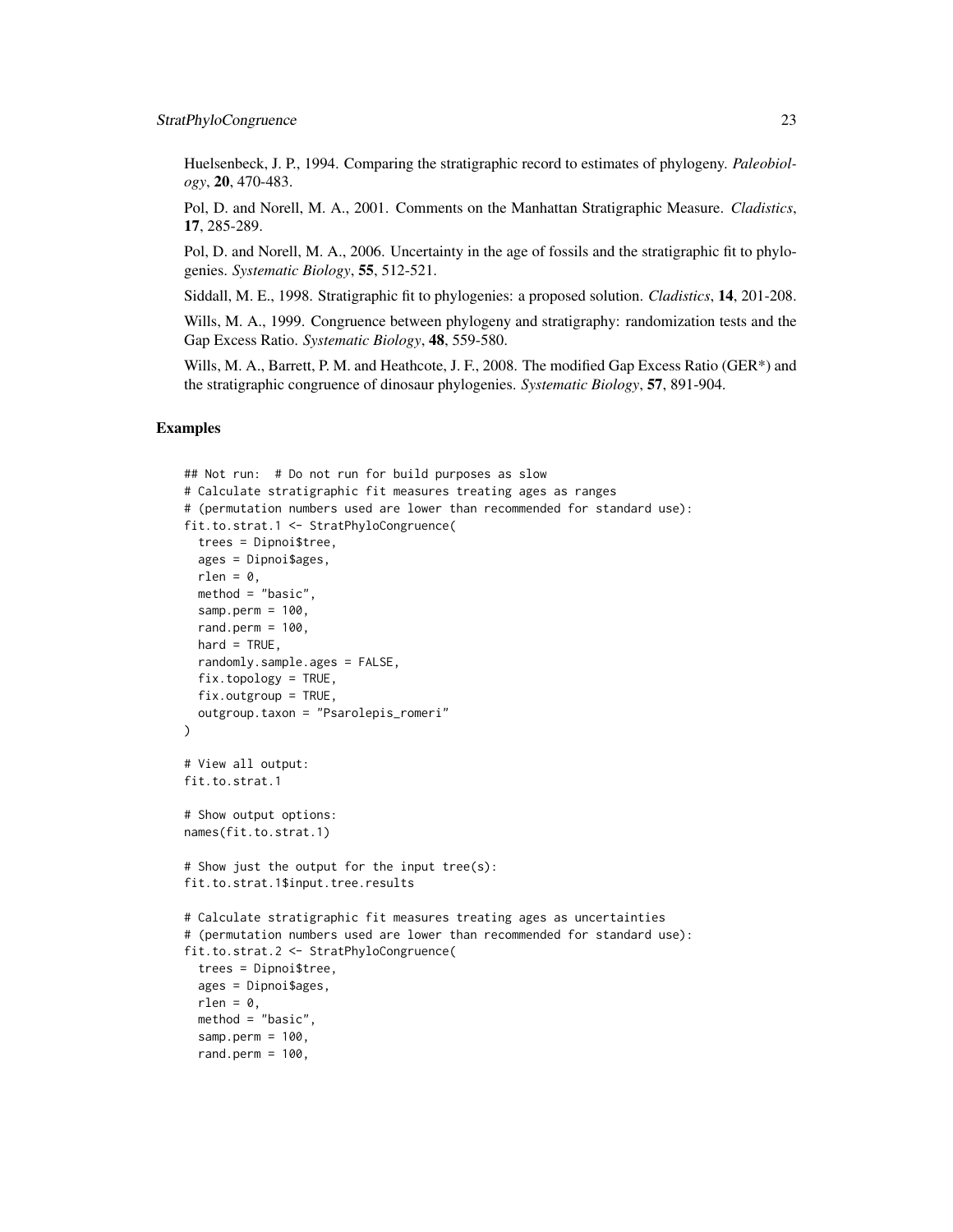```
hard = TRUE,
  randomly.sample.ages = TRUE,
  fix.topology = TRUE,
  fix.outgroup = TRUE,
  outgroup.taxon = "Psarolepis_romeri"
\mathcal{L}## End(Not run)
```
UKzones *British regional stages for the Ordovician*

# Description

The stratigraphic ranges for the British stages of the Ordovician.

# Format

A matrix containing the start and end ages for the British stage subdivisions of the Ordovician.

#### References

Webby, B.D., Paris, F., Droser, M.L., and Percival, I.G. (editors), 2004. *The Great Ordovician Biodiversity Event*. Columbia University Press, New York, 496 pp.

<span id="page-23-0"></span>